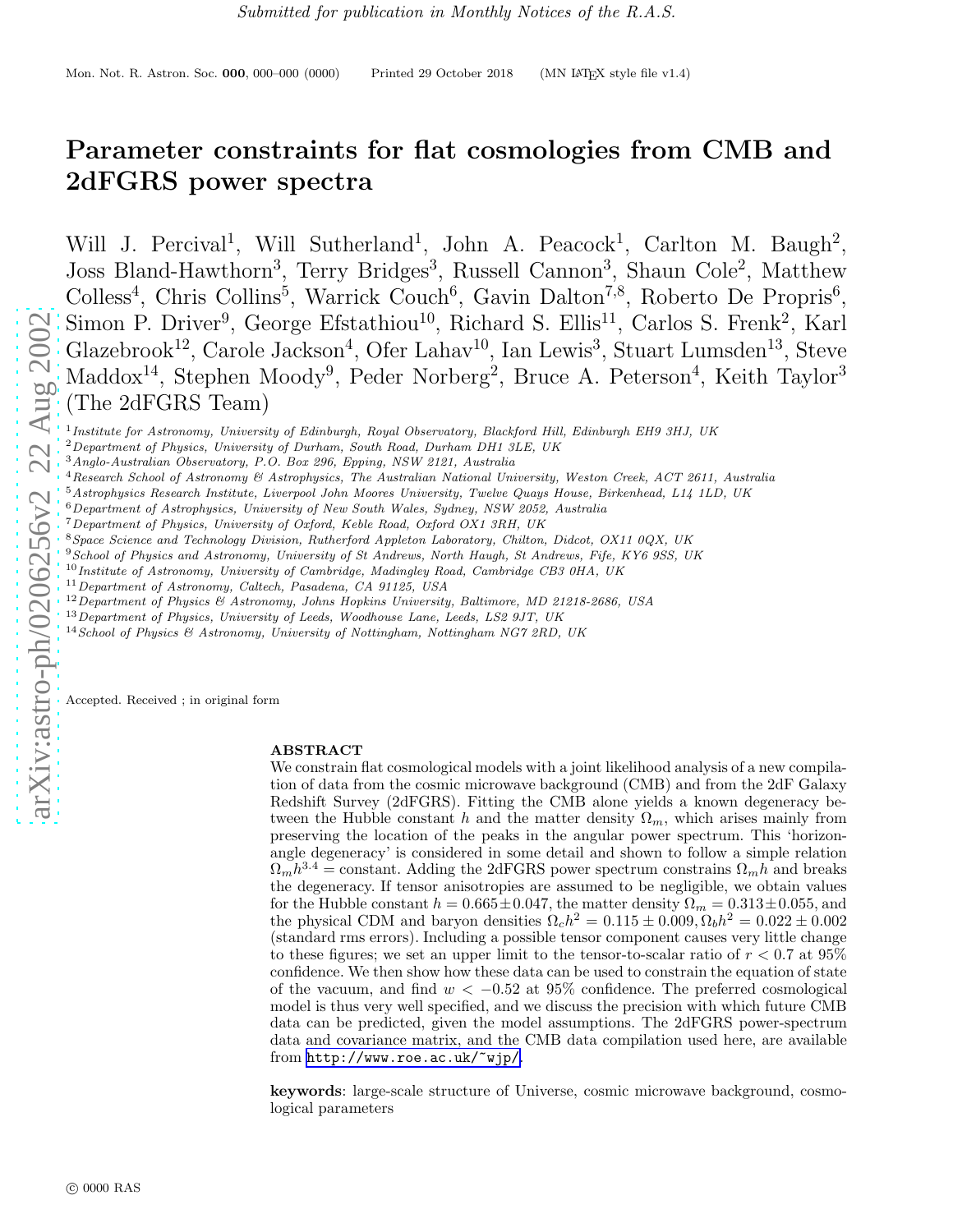## <span id="page-1-0"></span>1 INTRODUCTION

The 2dF Galaxy Redshift Survey (2dFGRS; see e.g. Colless et al. 2001) has mapped the local Universe in detail. If the galaxy distribution has Gaussian statistics and the bias factor is independent of scale, then the galaxy power spectrum should contain all of the available information about the seed perturbations of cosmological structure: it is statistically complete in the linear regime. The power spectrum of the data as of early 2001 was presented in Percival et al. (2001), and was shown to be consistent with recent cosmic microwave background (CMB) and nucleosynthesis results.

In Efstathiou et al. (2002) we combined the 2dFGRS power spectrum with recent CMB datasets in order to constrain the cosmological model (see also subsequent work by Lewis & Bridle 2002). Considering a wide range of possible assumptions, we were able to show that the universe must be nearly flat, requiring a non-zero cosmological constant  $\Lambda$ . The flatness constraint was quite precise  $(|1 - \Omega_{\text{tot}}| < 0.05)$ at 95% confidence); since inflation models usually predict near-exact flatness  $(|1 - \Omega_{\text{tot}}| < 0.001;$  e.g. Section 8.3 of Kolb & Turner 1990), there is strong empirical and theoretical motivation for considering only the class of exactly flat cosmological models. The question of which flat universes match the data is thus an important one to be able to answer. Removing spatial curvature as a degree of freedom also has the practical advantage that the space of cosmological models can be explored in much greater detail. Therefore, throughout this work we assume a universe with baryons, CDM and vacuum energy summing to  $\Omega_{\text{tot}} = 1$  (cf. Peebles 1984; Efstathiou, Sutherland & Maddox 1990).

In this work we also assume that the initial fluctuations were adiabatic, Gaussian and well described by power law spectra. We consider models with and without a tensor component, which is allowed to have slope and amplitude independent of the scalar component. Recent Sudbury Neutrino Observatory (SNO) measurements (Ahmad et al. 2002) are most naturally interpreted in terms of three neutrinos of cosmologically negligible mass ( $\leq 0.05$  eV, as opposed to current cosmological limits of order 2 eV – see Elgaroy et al. 2002). We therefore assume zero neutrino mass in this analysis. In most cases, we assume the vacuum energy to be a 'pure' cosmological constant with equation of state  $w \equiv p/\rho c^2 = -1$ , except in Section [5](#page-10-0) where we explore  $w > -1.$ 

In Section 2 we use a compilation of recent CMB observations (including data from VSA (Scott et al. 2002) and CBI (Pearson et al. 2002) experiments) to determine the maximum-likelihood amplitude of the CMB angular power spectrum on a convenient grid, taking into account calibration and beam uncertainties where appropriate. This compression of the data is designed to speed the analysis presented here, but it should be of interest to the community in general.

In Section [3](#page-3-0) we fit to both the CMB data alone, and CMB + 2dFGRS. Fits to CMB data alone reveal two wellknown primary degeneracies. For models including a possible tensor component, there is the tensor degeneracy (Efstathiou 2002) between increasing tensors, blue tilt, increased baryon density and lower CDM density. For both scalar-only and with-tensor models, there is a degeneracy related to the geometrical degeneracy present when non-flat models are

Table 1. Best-fit relative power calibration corrections for the experiments considered are compared to expected rms errors. In addition, we recover a best fit beam error for BOOMERaNG of +0.4%, measured relative to the first data point in the set, and +0.07% for Maxima.

| experiment                                | power calibration error<br>best-fit $(\%)$ rms $(\%)$ |              |
|-------------------------------------------|-------------------------------------------------------|--------------|
| <b>BOOMERANG</b><br>Maxima<br>DASI<br>VSA | $-13.5$<br>$+1.6$<br>$+0.9$<br>$-0.3$                 | 20<br>8<br>8 |
| CBI                                       | $+0.7$                                                | 10           |

considered, arising from models with similar observed CMB peak locations (cf. Efstathiou & Bond 1999). In Section [4](#page-6-0) we discuss this degeneracy further and explain how it may be easily understood via the horizon angle, and described by the simple relation  $\Omega_m h^{3.4} = \text{constant}$ .

Section [5](#page-10-0) considers a possible extension of our standard cosmological model allowing the equation of state parameter  $w$  of the vacuum energy component to vary. By combining the CMB data, the 2dFGRS data, and an external constraint on the Hubble constant h, we are able to constrain w. Finally, in Section [6,](#page-10-0) we discuss the range of CMB angular power spectral values allowed by the present CMB and 2dFGRS data within the standard class of flat models.

## 2 THE CMB DATA

Recent key additions to the field of CMB observations come from the VSA (Scott et al. 2002), which boasts a smaller calibration error than previous experiments, and the CBI (Pearson et al. 2002, Mason et al. 2002), which has extended observations to smaller angles (larger  $\ell$ 's). These data sets add to results from BOOMERaNG (Netterfield et al. 2002), Maxima (Lee et al. 2001) and DASI (Halverson et al. 2002), amongst others. Rather than compare models to each of these data sets individually, it is expedient to combine the data prior to analysis. This combination often has the advantage of allowing a consistency check between the individual data sets (e.g. Wang et al. 2002). However, care must be taken to ensure that additional biases are not introduced into the compressed data set, and that no important information is lost.

In the following we consider COBE, BOOMERaNG, Maxima, DASI, VSA and CBI data sets. The

BOOMERaNG data of Netterfield et al. (2002) and the Maxima data of Lee et al. (2002) were used assuming the data points were independent, and have window functions well described by top-hats. The  $\ell < 2000$  CBI mosaic field data were used assuming that the only significant correlations arise between neighbouring points which are anticorrelated at the 16% level as discussed in Pearson et al. (2002). Window functions for these data were assumed to be Gaussian with small negative side lobes extending into neighbouring bins approximately matched to figure 11 of Pearson et al. (2002). We also consider the VSA data of Scott et al.  $(2002)$ , the DASI data of Halverson et al.  $(2002)$ , and the COBE data compilation of Tegmark et al. (1996),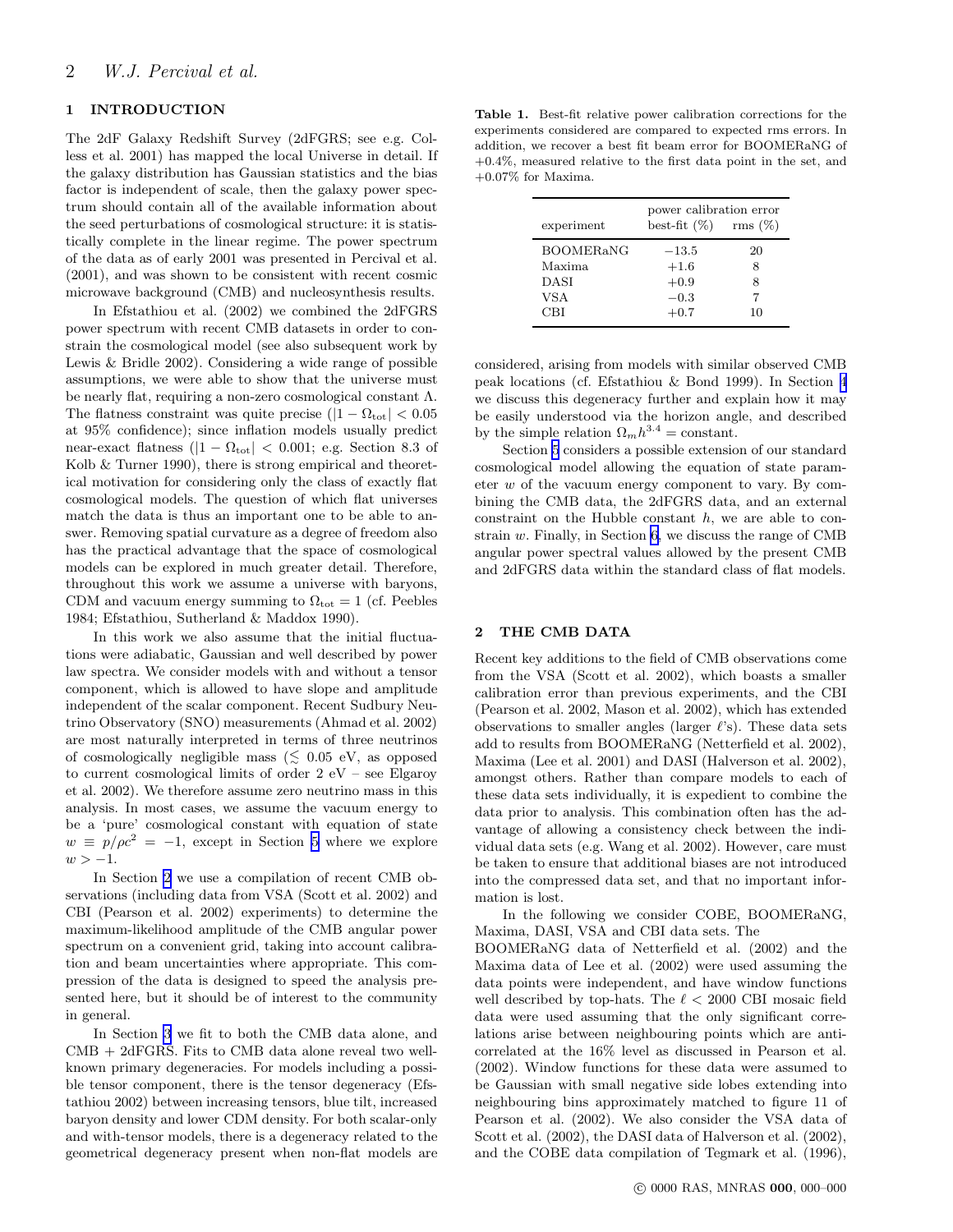<span id="page-2-0"></span>

Figure 1. Top panel: the compilation of recent CMB data used in our analysis (see text for details). The solid line shows the result of a maximum-likelihood fit to these data allowing for calibration and beam uncertainty errors in addition to intrinsic errors. Each observed data set has been shifted by the appropriate best-fit calibration and beam correction. Bottom panel: the solid line again shows our maximum-likelihood fit to the CMB power spectrum now showing the nodes (the points at which the amplitude of the power spectrum was estimated) with approximate errors calculated from the diagonal elements of the covariance matrix (solid squares). These data are compared with the compilation of Wang et al. (2002) (stars) and the result of convolving our best fit power with the window function of Wang et al. (crosses). In order to show the important features in the CMB angular power spectrum plots we present in this paper we have chosen to scale the x-axis by  $(\log \ell)^{2.5}$ .

for which the window functions and covariance matrices are known, where appropriate. The calibration uncertainties used are presented in Table [1,](#page-1-0) and the data sets are shown in Fig. 1. In total, there are 6 datasets, containing 68 power measurements.

In order to combine these datasets, we have fitted a model for the true underlying CMB power spectrum, consisting of power values at a number of  $\ell$  values (or nodes). Between these nodes we interpolate the model power spectrum using a smooth Spline3 algorithm (Press et al. 1992). The assumption of smoothness is justified because we aim to compare CMB data with CDM models calculated using CMBFAST (Seljak & Zaldarriaga 1996). Internally, this code evaluates the CMB power spectrum only at a particular set of  $\ell$  values, which are subsequently Spline3 interpolated to cover all multipoles. It is therefore convenient to use as our parameters the CMB power values at the same

nodes used by CMBFAST in the key regime  $150 \leq \ell \leq 1000$ . By using the same smoothing algorithm and nodes for our estimate of the true power spectrum, we ensure that no additional assumptions are made in the data compilation compared with the models to be tested. For  $\ell < 150$  and  $\ell > 1000$  the data points are rather sparsely distributed, and we only selected a few  $\ell$  values at which to estimate the power. The best-fit amplitude of the power spectrum at an extra node at  $\ell = 2000$  was determined in our fit to the observed CMB data, in order that the shape of the interpolated curve around  $\ell = 1500$  had the correct form. This was subsequently removed from the analysis, and models and data were only compared for  $\ell \leq 1500$ . In addition to requiring no interpolation in CMBFAST, this method of compression has a key advantage for our analysis. Normally, CMB data are expressed as bandpowers, in which one specifies the result of convolving the CMB power spectrum with some kernel.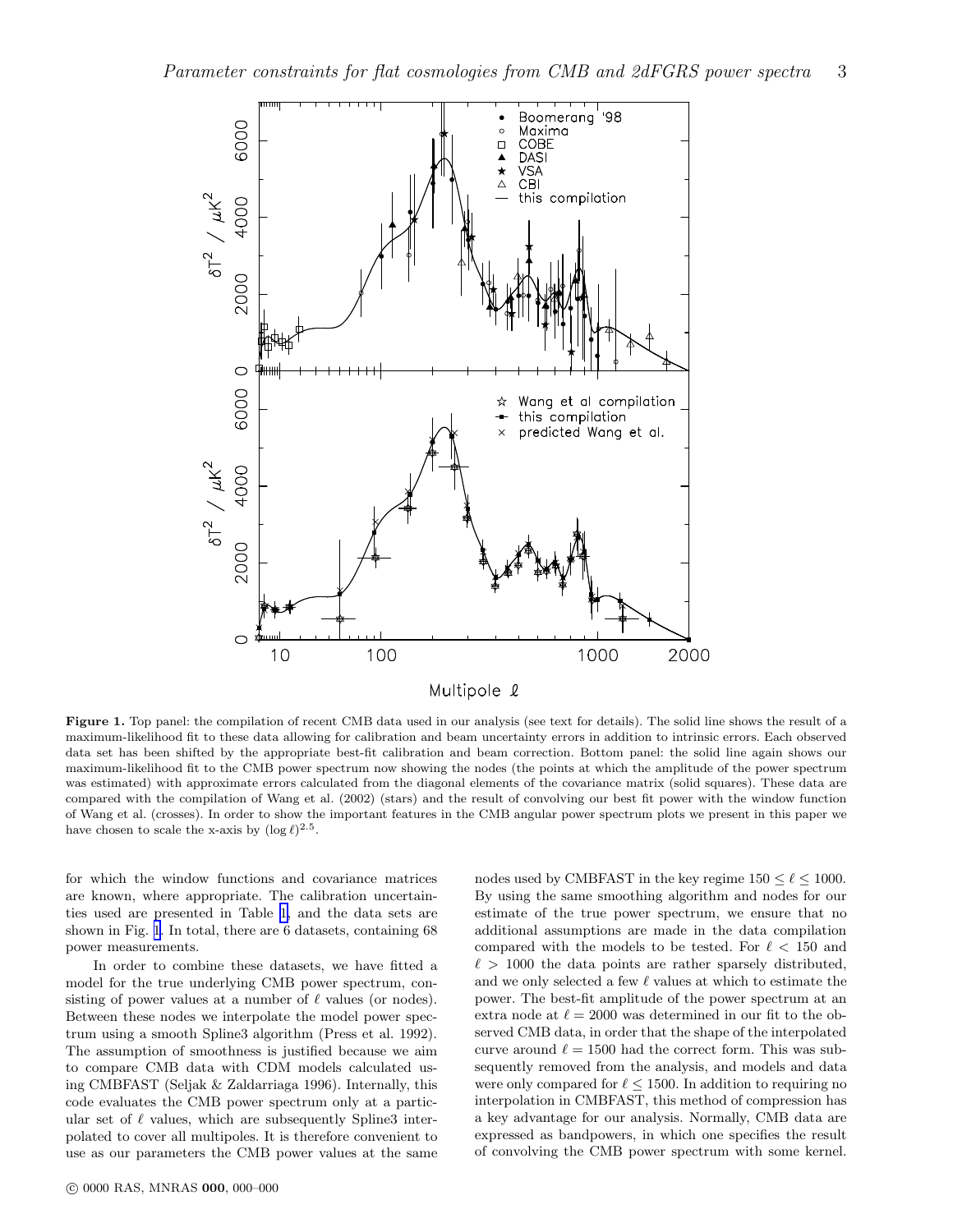<span id="page-3-0"></span>Table 2. Recovered best-fit power spectrum values with rms values given the 6 data sets analysed.

| $\ell$         | $\delta T^2$ / $\mu K^2$ | rms error / $\mu K^2$ |
|----------------|--------------------------|-----------------------|
|                |                          |                       |
| $\overline{2}$ | 314                      | 443                   |
| $\overline{4}$ | 803                      | 226                   |
| 8              | 770                      | 156                   |
| 15             | 852                      | 174                   |
| 50             | 1186                     | 1414                  |
| 90             | 2796                     | 673                   |
| 150            | 3784                     | 546                   |
| 200            | 5150                     | 627                   |
| 250            | 5306                     | 590                   |
| 300            | 3407                     | 364                   |
| 350            | 2339                     | 265                   |
| 400            | 1627                     | 205                   |
| 450            | 1873                     | 202                   |
| 500            | 2214                     | 240                   |
| 550            | 2479                     | 249                   |
| 600            | 2061                     | 245                   |
| 650            | 1849                     | 244                   |
| 700            | 2023                     | 274                   |
| 750            | 1614                     | 295                   |
| 800            | 2089                     | 373                   |
| 850            | 2654                     | 475                   |
| 900            | 2305                     | 515                   |
| 950            | 1178                     | 480                   |
| 1000           | 1048                     | 320                   |
| 1200           | 1008                     | 214                   |
| 1500           | 530                      | 178                   |
|                |                          |                       |

This remains true of some previous CMB data compilations (e.g. Wang et al. 2002). In contrast, we estimate the true power spectrum at a given  $\ell$  directly, so that no convolution step is required. This means that parameter space can be explored more quickly and efficiently.

Given a set of nodal values, we form an interpolated model power spectrum, convolve with the window function of each observed data point and maximized the Likelihood with respect to the nodal values (assuming Gaussianity – see Bond, Jaffe & Knox 2000 for a discussion of the possible effect of this approximation). Calibration errors and beam uncertainties were treated as additional independent Gaussian parameters, and were combined into the final likelihood, as well as being used to correct the data. The resulting best fit calibration and beam errors are compared to the expected rms values in Table [1](#page-1-0).

In agreement with Wang et al. (2002), we find a negative best fit BOOMERaNG calibration correction (13% in power), caused by matching data sets in the regime  $300 < \ell < 500$ . Applying this correction (included in the data points in Fig. [1\)](#page-2-0) slightly decreases the amplitude of the first peak. Nevertheless, our combined power values are systematically higher than in the compilation of Wang et al. (see the lower panel of Fig. 1). This derives partly from the inclusion of extra data, but also results from a bias in the analysis method of Wang et al. They use the observed power values to estimate the error in the data, rather than the true power at that multipole (which we estimate from our model). A low observational point is thus given a spuriously low error, and this is capable of biasing the averaged data to low values.

The final best fit power spectrum amplitudes given

the 6 data sets analysed are presented in Table 2, with the corresponding  $\ell$ -values of the nodes and rms errors. Formally this fit gave  $\chi^2_{\rm min} = 31.9$ , given 34 degrees of freedom (there are 68 data points, and we estimate 27 power spectrum values, 5 calibration and 2 beam corrections). This result demonstrates that the different data sets are broadly consistent after allowing for calibration and beam uncertainty. The Hessian matrix of the likelihood provides an estimate of the inverse covariance matrix for the power spectrum estimates. This was calculated numerically and is available, together with the averaged data, from [http://www.roe.ac.uk/~wjp/](http://www.roe.ac.uk/\protect \protect \protect \edef OT1{OT1}\let \enc@update \relax \protect \edef cmtt{cmr}\protect \edef m{m}\protect \edef n{n}\protect \xdef \OT1/cmtt/m/n/9 {\OT1/cmtt/m/n/9 }\OT1/cmtt/m/n/9 \size@update \enc@update \ignorespaces \relax \protect \protect \edef cmtt{cmtt}\protect \xdef \OT1/cmtt/m/n/9 {\OT1/cmtt/m/n/9 }\OT1/cmtt/m/n/9 \size@update \enc@update \mathgroup \symtypewriter ~wjp/). As emphasised previously, these are estimates of the true power at the  $\ell$  values given and therefore do not require window functions. In the following Section we use these CMB results to constrain flat cosmological models.

#### 3 COSMOLOGICAL MODELS

## 3.1 Parameter space

In the following we parametrise flat cosmological models with seven parameters (plus two amplitudes): these are the physical baryon density  $\Lambda_b h^2$ , the physical CDM density  $\Omega_c h^2$ , the Hubble constant h, the optical depth to the last scattering surface  $\tau$ , the scalar spectral index  $n_s$ , the tensor spectral index  $n_t$  and the tensor-to-scalar ratio r. The tensor-to-scalar ratio r is defined as in Efstathiou et al. (2002): the scalar and tensor  $C_{\ell}$ 's are normalized so that

$$
\frac{1}{4\pi} \sum_{\ell=2}^{1000} (2\ell+1) \hat{C}_{\ell}^{S} = (4 \times 10^{-5})^{2}, \tag{1}
$$

$$
\frac{1}{4\pi} \sum_{\ell=2}^{50} (2\ell+1)\hat{C}_{\ell}^{T} = (2 \times 10^{-5})^{2}.
$$
 (2)

 $C_{\ell}$  is then given by  $C_{\ell} = Q^2(\hat{C}_{\ell}^S + r\hat{C}_{\ell}^T)$ , where  $Q^2$  is the normalization constant. We marginalize over both this and the amplitude of the 2dFGRS power spectra in order to avoid complications caused by galaxy biasing and redshift space distortions (Lahav et al. 2002).

CMB angular power spectra have been calculated using CMBFAST (Seljak & Zaldarriaga 1996) for a grid of  $\sim 2 \times 10^8$  models. For ease of use, a uniform grid was adopted with a varying resolution in each of the parameters (details of this grid are presented in Table [3](#page-4-0)). Likelihoods were calculated by fitting these models to the reduced CMB data set presented in Section [2.](#page-1-0) Similarly, large scale structure (LSS) power spectra were calculated for the relevant models using the fitting formula of Eisenstein  $\&$  Hu (1998), and were convolved with the window function of the 2dFGRS sample, before being compared to the 2dFGRS data as in Percival et al. (2001).

In order to constrain parameters, we wish to determine the probability of each model in our grid given the available

<sup>&</sup>lt;sup>\*</sup> As usual,  $\Omega_b$ ,  $\Omega_c$  are the densities of baryons & CDM in units of the critical density, and  $h$  is the Hubble constant in units of 100 km s−<sup>1</sup> Mpc−<sup>1</sup> . 'Derived' parameters include the matter density  $\Omega_m = \Omega_c + \Omega_b$ , and  $\Omega_{\Lambda} = 1 - \Omega_m$ .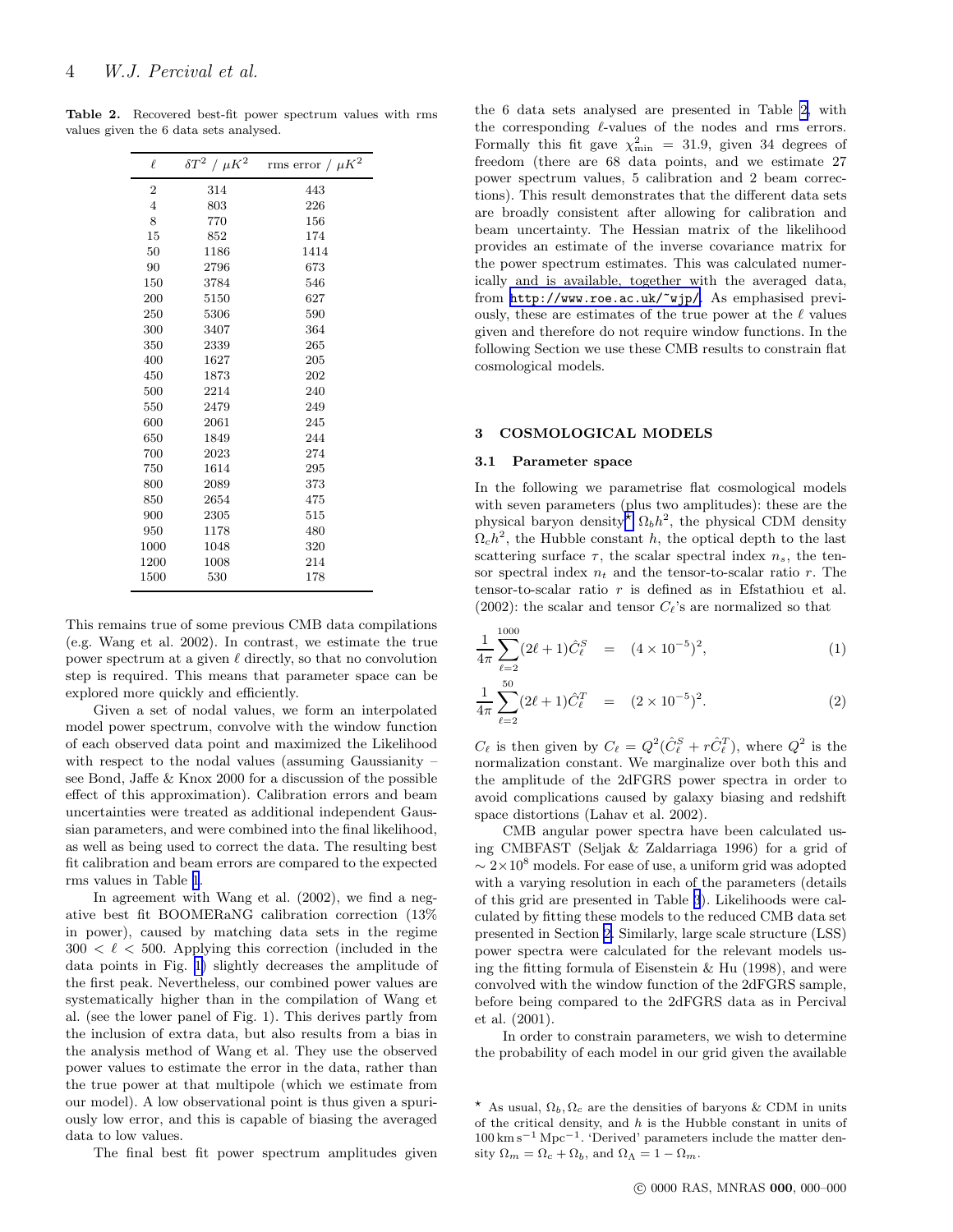<span id="page-4-0"></span>

Figure 2. Two parameter likelihood surfaces for scalar only models. Contours correspond to changes in the likelihood from the maximum of  $2\Delta \ln \mathcal{L} = 2.3, 6.0, 9.2$ . Dashed contours are calculated by only fitting to the CMB data, solid contours by jointly fitting the CMB and 2dFGRS data. Dotted lines show the extent of the grid used to calculate the likelihoods.

Table 3. The distribution of parameters (defined in the text) in the  $\sim 2 \times 10^8$  flat cosmological models considered in this paper. The grid used was linear in each parameter between the limits given in order to simplify the marginalization assuming a uniform prior on each.

| parameter            | min             | max          | grid size      |
|----------------------|-----------------|--------------|----------------|
| $\Omega_b h^2$       | 0.01            | 0.04         | 25             |
| $\Omega_c h^2$<br>h. | 0.05<br>0.40    | 0.22<br>1.00 | 25<br>25       |
| $\tau$               | 0.00            | 0.10         | $\overline{2}$ |
| $n_{s}$<br>$n_{t}$   | 0.80<br>$-0.20$ | 1.30<br>0.30 | 25<br>10       |
| $\boldsymbol{r}$     | 0.00            | 1.00         | 25             |

CMB and 2dFGRS data. However, we can only easily calculate the probability of the data given each model. In order to convert between these probabilities using Bayes theorem, we need to adopt a prior probability for each model or parameter. In this work, we adopt a uniform prior for the parameters discussed above between the limits in Table 3. i.e. we assume that the prior probability of each model in the grid is the same. Assuming a uniform prior for physically motivated parameters is common in the field, although not often explicitly mentioned. Note that the constraints placed by the current data are tight compared with the prior, and that the biases induced by this choice are therefore relatively small.

The likelihood distribution for a single parameter, or

c 0000 RAS, MNRAS 000, 000–000

for two parameters can be calculated by marginalizing the estimated probability of the model given the data over all other parameters. Because of the grid adopted in this work, we can do this marginalization by simply averaging the  $\mathcal L$ values calculated at each point in the grid.

In Fig. 2 we present two-parameter likelihood contour plots (marginalized over the remaining parameters) for the subset of scalar-only models i.e. r fixed at 0. For these scalaronly models, we choose to plot  $\tau$  only against  $\Omega_b h^2$  as  $\tau$  is poorly constrained by the CMB data, and has no degeneracies with the other parameters. In Fig. [3](#page-5-0) we present twoparameter likelihood contour plots (marginalized over the remaining parameters) for models allowing a tensor component. The spectral index of the tensor contribution is poorly constrained by the CMB data so, as for  $\tau$ , we only show one plot with this parameter.

Figs 2 & [3](#page-5-0) reveal two key directions in parameter space that the CMB data have difficulty constraining. When a tensor component is included, we have the tensor degeneracy  $-a$ trade-off between increasing tensors, increasing  $n<sub>s</sub>$ , increasing  $\Omega_b h^2$  and decreasing  $\Omega_c h^2$  (for more detail see Efstathiou 2002). In addition, in both the scalar-only and with-tensor cases, there is a degeneracy between  $\Omega_c h^2$  and h, that results in the Hubble parameter  $h$  being poorly constrained by the CMB data alone. This degeneracy is discussed in detail in the next Section.

We note that nearly all of the likelihood is contained well within our prior regions, except for the case of tensor models with CMB-only data in Fig [3:](#page-5-0) here there is a region allowed by CMB outside our priors with high tensor frac-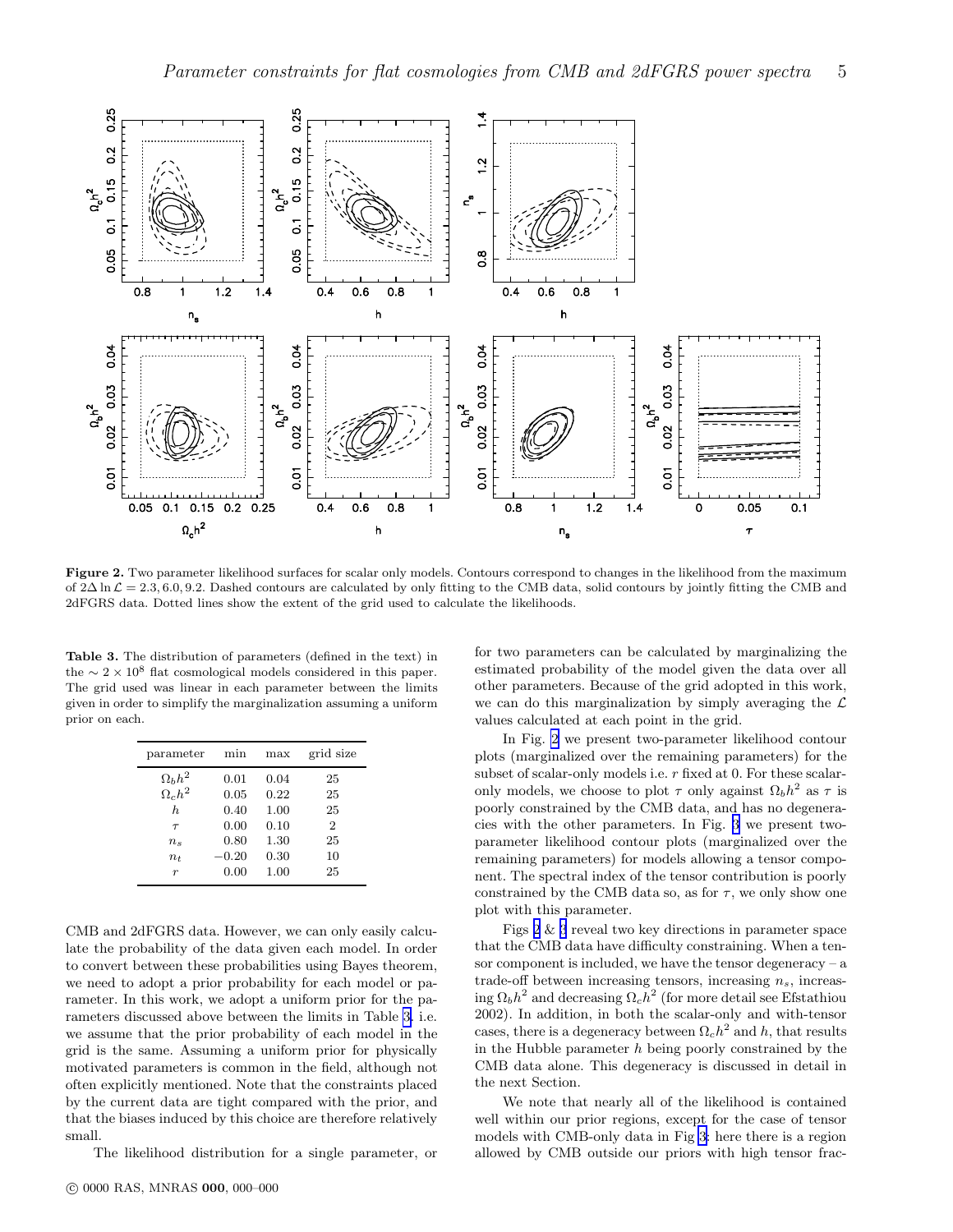<span id="page-5-0"></span>

Figure 3. As Fig. [2,](#page-4-0) but now considering a wider class of models that possibly include a tensor component.

tion,  $h > 1, n_s \simeq 1.3, \Omega_c h^2 \simeq 0.06$ . These parameters are ruled out by many observations apart from 2dFGRS, so the truncation is not a concern.

## 3.2 Results

The recovered mean and standard rms error calculated for each parameter (except  $\tau$  which is effectively unconstrained) are given in Table [4](#page-6-0). What is striking is how well specified many of the parameters are.

The general features are as follows: changing from the Wang et al. compilation to our compilation slightly shrinks the error bars (due to VSA and CBI), but the central values are similar except for a slight shift in  $n_s$ . Allowing tensors widens the error bars and causes modest shifts in central values (the best fit has a zero tensor fraction, but the fact that  $r$  must be non-negative explains the shifts). The CMB data alone constrains  $\Omega_b h^2$  and  $n_s$  well and  $\Omega_c h^2$  quite well, but  $\Omega_m$  and h less well. Adding the 2dFGRS data shrinks

the errors on  $\Omega_c h^2$ , h and thus  $\Omega_m$  and  $\Omega_b/\Omega_m$  by more than a factor of 2.

The most restrictive case is the set of scalar-only models. These yield  $h = 0.665$  with only a 7% error, which is substantially better than any other method. The matter density parameter comes out at  $\Omega_m = 0.313$ , with a rather larger error of 18%; errors on h and  $\Omega_m$  are anticorrelated so the physical matter density is well determined,  $\Omega_m h^2 = 0.136 \pm 7\%$ . We show below in Section [4](#page-6-0) that this is because the CMB data measure very accurately the combination  $\Omega_m h^3$ , so that an accurate measurement of  $\Omega_m$  requires  $h$  to be known almost exactly.

Moving from matter content to the fluctuation spectrum, the scalar-only results give a tantalizing hint of red tilt, with  $n_s = 0.963 \pm 0.042$ . Current data are thus within a factor of 2 of the precision necessary to detect plausible degrees of tilt (e.g.  $n_s = 0.95$  for  $\lambda \phi^4$  inflation; see Section 8.3 of Liddle & Lyth 2000). Inflation of course cautions against ignoring tensors, but it would be a great step forward to rule out an  $n_s = 1$  scalar-only model.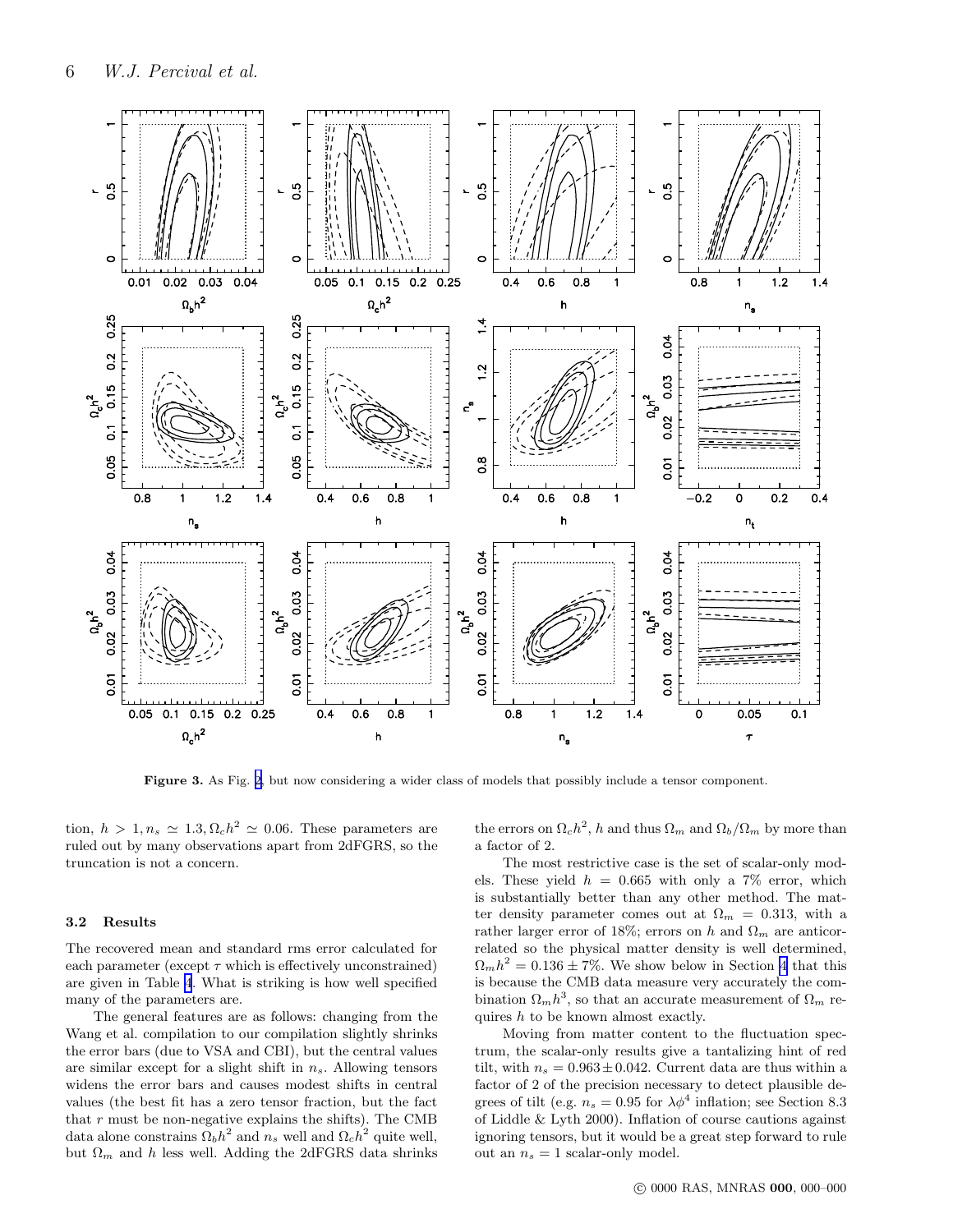<span id="page-6-0"></span>Table 4. The recovered mean and root mean square (rms) error for each parameter, calculated by marginalizing over the remaining parameters. Results are presented for scalar-only and scalar+tensor models, and for CMB data only or CMB & 2dFGRS power spectrum data. To reduce round-off error, means and rms errors are quoted to an accuracy such that the rms error has 2 significant figures. We also present constraints on some of the possible derived parameter combinations. (Note that due to the marginalization, the maximumlikelihood values of 'derived' parameters e.g.  $\Omega_m$  are not simply ratios of the ML values for each 'independent' parameter)

|                                   | parameter           | $\rm CMB$           | results: scalar only<br>$CMB+2dFGRS$ | CMB                 | results: with tensor component<br>$\text{CMB} + 2\text{dFGRS}$ |
|-----------------------------------|---------------------|---------------------|--------------------------------------|---------------------|----------------------------------------------------------------|
|                                   |                     |                     |                                      |                     |                                                                |
|                                   | $\Omega_h h^2$      | $0.0205 \pm 0.0022$ | $0.0210 \pm 0.0021$                  | $0.0229 \pm 0.0031$ | $0.0226 \pm 0.0025$                                            |
|                                   | $\Omega_c h^2$      | $0.118 \pm 0.022$   | $0.1151 \pm 0.0091$                  | $0.100 \pm 0.023$   | $0.1096 \pm 0.0092$                                            |
| using the                         | $\boldsymbol{h}$    | $0.64 \pm 0.10$     | $0.665 \pm 0.047$                    | $0.75 \pm 0.13$     | $0.700 \pm 0.053$                                              |
| CMB data                          | $n_{s}$             | $0.950 \pm 0.044$   | $0.963 \pm 0.042$                    | $1.040 \pm 0.084$   | $1.033 \pm 0.066$                                              |
| compilation                       | $n_{t}$             |                     |                                      | $0.09 \pm 0.16$     | $0.09 \pm 0.16$                                                |
| of Section 2                      | $\boldsymbol{r}$    |                     |                                      | $0.32 \pm 0.23$     | $0.32 \pm 0.22$                                                |
|                                   | $\Omega_m$          | $0.38 \pm 0.18$     | $0.313 \pm 0.055$                    | $0.25 \pm 0.15$     | $0.275 \pm 0.050$                                              |
|                                   | $\Omega_m h$        | $0.226 \pm 0.069$   | $0.206 \pm 0.023$                    | $0.174 \pm 0.063$   | $0.190 \pm 0.022$                                              |
|                                   | $\Omega_m h^2$      | $0.139 \pm 0.022$   | $0.1361 \pm 0.0096$                  | $0.123 \pm 0.022$   | $0.1322 \pm 0.0093$                                            |
|                                   | $\Omega_b/\Omega_m$ | $0.152 \pm 0.031$   | $0.155 \pm 0.016$                    | $0.193 \pm 0.048$   | $0.172 \pm 0.021$                                              |
|                                   | $\Omega_b h^2$      | $0.0209 \pm 0.0022$ | $0.0216 \pm 0.0021$                  | $0.0233 \pm 0.0032$ | $0.0233 \pm 0.0025$                                            |
|                                   | $\Omega_c h^2$      | $0.124 \pm 0.024$   | $0.1140 \pm 0.0088$                  | $0.107 \pm 0.025$   | $0.1091 \pm 0.0089$                                            |
| using the                         | $\boldsymbol{h}$    | $0.64 \pm 0.11$     | $0.682 \pm 0.046$                    | $0.74 \pm 0.14$     | $0.719 \pm 0.054$                                              |
| Wang et al. (2002)<br>compilation | $n_{s}$             | $0.987 \pm 0.047$   | $1.004 \pm 0.047$                    | $1.073 \pm 0.087$   | $1.079 \pm 0.073$                                              |
|                                   | $n_{t}$             |                     |                                      | $0.03 \pm 0.15$     | $0.03 \pm 0.15$                                                |
|                                   | $\boldsymbol{r}$    |                     |                                      | $0.25 \pm 0.21$     | $0.27 \pm 0.20$                                                |
|                                   | $\Omega_m$          | $0.41 \pm 0.20$     | $0.296 \pm 0.051$                    | $0.28 \pm 0.17$     | $0.261 \pm 0.048$                                              |
|                                   | $\Omega_m h$        | $0.240 \pm 0.076$   | $0.200 \pm 0.021$                    | $0.189 \pm 0.071$   | $0.185 \pm 0.021$                                              |
|                                   | $\Omega_m h^2$      | $0.145 \pm 0.024$   | $0.1356 \pm 0.0092$                  | $0.131 \pm 0.024$   | $0.1324 \pm 0.0088$                                            |
|                                   | $\Omega_b/\Omega_m$ | $0.149 \pm 0.033$   | $0.160 \pm 0.016$                    | $0.186 \pm 0.049$   | $0.177 \pm 0.021$                                              |

Including the possibility of tensors changes these conclusions only moderately. The errors on h and  $\Omega_m$  hardly alter, whereas the error on  $n_s$  rises to 0.066. The preferred model has  $r = 0$ , although this is rather poorly constrained. Marginalizing over the other parameters, we obtain a 95% confidence upper limit of  $r < 0.7$ . One way of ruling out the upper end of this range may be to note that such tensordominated models predict a rather low normalization for the present-day mass fluctuations, as we now discuss.

#### 3.3 Normalization

An advantage of the new CMB data included here is that the most recent experiments have a rather small calibration uncertainty. It is therefore possible to obtain precise values for the overall normalization of the power spectrum. As usual, we take this to be specified by  $\sigma_8$ , the rms density contrast averaged over spheres of  $8 h^{-1}$  Mpc radius. For the scalar-only grid of models shown in Fig. 2, this yields

$$
\sigma_8 = (0.72 \pm 0.03 \pm 0.02) \exp \tau.
$$
 (3)

The first error figure is the 'theory error': the uncertainty in  $\sigma_8$  that arises because the conversion between the observed  $C_{\ell}$  and the present  $P(k)$  depends on the uncertain values of  $\Omega_m$  etc. The second error figure represents the uncertainty in the normalization of the  $C_{\ell}$  data (see Fig. 7). The total error in  $\sigma_8$  is the sum in quadrature of these two figures.

This result confirms with greater precision our previous conclusions that allowed scalar-only models prefer a relatively low normalization (Efstathiou et al. 2002; Lahav et al. 2002). As discussed by Lahav et al. (2002), a figure of  $\sigma_8 = 0.72$  is consistent with the relatively wide range of estimates from the abundance of rich clusters, but is lower than the  $\sigma_8 \simeq 0.9$  for  $\Omega_m \simeq 0.3$  preferred by weak lensing studies. The obvious way to reconcile these figures is via the degenerate dependence of  $\sigma_8$  on  $\tau$ . The lowest plausible value for this is  $\tau = 0.05$ , corresponding to reionization at  $z_r = 8$  for the parameters given here. To achieve  $\sigma_8 = 0.9$  requires  $\tau = 0.22$ , or reionization at  $z_r = 22$ , which is somewhat higher than conventional estimates ( $z_r < 15$ ; see e.g. Loeb & Barkana 2001). Additional evidence in this direction comes from the possible first detection of Sunyaev-Zeldovich anisotropies at  $\ell > 200$  by the CBI (Mason et al. 2002). This signal is claimed to require  $\sigma_8 \simeq 1$  (Bond et al. 2002), which would raise  $z_r$  to almost 30. Further scrutiny of these independent estimates for  $\sigma_8$  will be required before one can claim evidence for first object formation at extreme redshifts, but this is an exciting possibility.

Finally, we note that these problems are sharpened if the CMB power spectrum has a substantial tensor component. As shown by Efstathiou et al. (2002), the model with the maximal allowed tensor fraction  $(r = 0.6)$  has a normalization lower by a factor 1.18 than the best scalar-only model. This pushes  $z_r$  to almost 40 for  $\sigma_8 = 1$ , which starts to become implausibly high, even given the large uncertainties associated with the modelling of reionization.

### 4 THE HORIZON ANGLE DEGENERACY

In this section we explore the degeneracy observed in Figs. [2](#page-4-0) & [3](#page-5-0) between  $\Omega_c h^2$  and h. This is related (but not identical) to the geometrical degeneracy that exists when non-flat models are considered, and we now show that it is very closely related to the location of the acoustic peaks.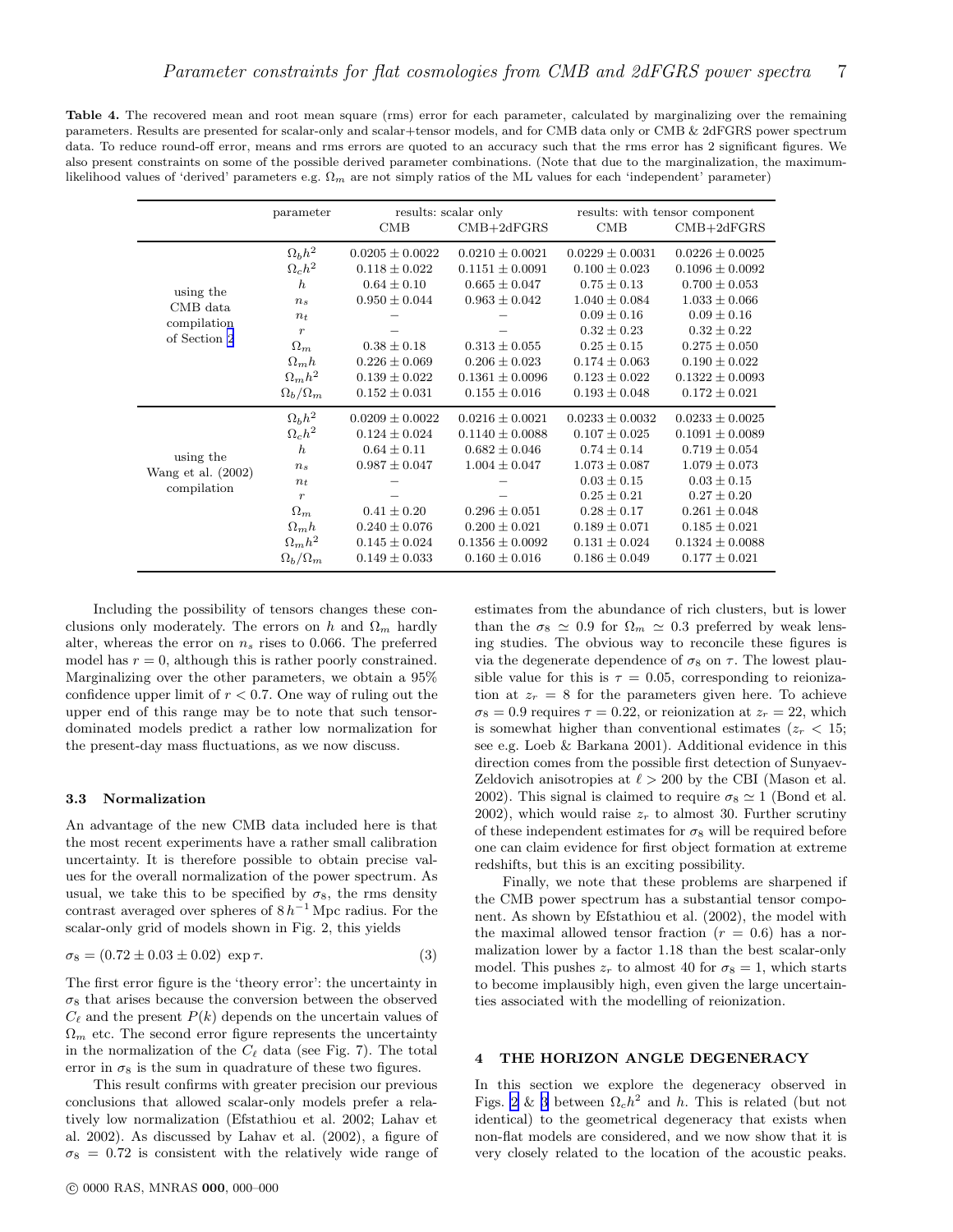<span id="page-7-0"></span>Below, we first review the basics of the geometrical degeneracy, secondly note why this is only weakly broken by the flatness assumption, and thirdly give a simple heuristic argument why this degeneracy approximately follows a contour of nearly constant  $\Omega_m h^3$ .

#### 4.1 The geometrical degeneracy

The 'geometrical degeneracy' in the CMB is well known (Zaldarriaga et al. 1997; Bond et al. 1997; Efstathiou & Bond 1999). If we take a family of models with fixed initial perturbation spectra, fixed physical densities  $\omega_m \equiv \Omega_m h^2$ ,  $\omega_b \equiv$  $\Omega_b h^2$ , and vary both  $\Omega_{\Lambda}$  and the curvature  $\Omega_k$  to keep a fixed value of the angular size distance to last scattering, then the resulting CMB power spectra are identical (except for the integrated Sachs-Wolfe effect at low multipoles which is hidden in cosmic variance, and second-order effects at high  $\ell$ ). This degeneracy occurs because the physical densities  $\omega_m, \omega_b$ control the structure of the perturbations in physical Mpc at last scattering, while curvature and  $\Lambda$  (plus  $\omega_m$ ) govern the proportionality between length at last scattering and observed angle. Note that  $h$  is a 'derived' parameter in the above set, via  $h = [\omega_m/(1 - \Omega_k - \Omega_\Lambda)]^{0.5}$ , so the geometrical degeneracy is broken by an external measurement of h.

#### 4.2 The flat-universe case

Assuming a flat universe,  $\Omega_k = 0$ , thus also breaks the geometrical degeneracy. However, as noted by e.g. Efstathiou & Bond (1999), and investigated below, there is a closely related degeneracy based on varying two free parameters (chosen from  $\Omega_m, \omega_m, h, \Omega_\Lambda$ ) so as to almost preserve the locations of the first few CMB acoustic peaks. This is illus-trated in Fig [4](#page-8-0), where the likelihood contours in the  $(\Omega_m, h)$ plane for CMB-only data form a long and narrow 'banana' with its long axis at approximately constant  $\Omega_m h^3$ . The banana is surprisingly narrow in the other direction; this means that  $\Omega_m h^3$  is determined to about 12% (1 $\sigma$ ) by the CMB data.

This 'banana' is similar in form to the line in Fig. 4 of Efstathiou & Bond (1999), though different in detail because they used simulations with  $\omega_m = 0.25$ . It is also similar to that in Fig. 1 of Knox et al. (2001) as expected. However both those previous papers presented the degeneracy in the  $(\Omega_{\Lambda}, h)$  plane; although this is just a mirror-image of the  $(\Omega_m, h)$  plane, it is less intuitive (e.g. changing  $\Omega_{\Lambda}$  alters observables that have no explicit Λ-dependence, via the constraint  $\Omega_m = 1 - \Omega_\Lambda$ , so the simple  $\Omega_m h^3$  dependence has not been widely recognised.

#### 4.3 Peak locations and the sound horizon

The locations  $\ell_m$  of the first few CMB acoustic peaks may be conveniently expressed (e.g. Hu et al. 2001, Knox et al. 2001) as

$$
\ell_m = \ell_A(m - \phi_m), \qquad m = 1, 2, 3 \tag{4}
$$

$$
\ell_{A} \equiv \pi/\theta_{S} \tag{5}
$$

$$
\theta_{\rm S} \equiv \frac{r_{\rm S}(z_*)}{D_{\rm A}(z_*)},\tag{6}
$$

where  $r<sub>S</sub>$  is the sound horizon size at last scattering (redshift  $z_*$ ),  $D_A$  is the angular diameter distance to last scattering, therefore  $\theta_{\rm S}$  is the 'sound horizon angle' and  $\ell_{\rm A}$  is the 'acoustic scale'. For any given model, the CMB peak locations  $\ell_m(m = 1, 2, 3)$  are given by numerical computation, and then Eq. (4) defines the empirical 'phase shift' parameters  $\phi_m$ . Hu et al. (2001) show that the  $\phi_m$ 's are weakly dependent on cosmological parameters and  $\phi_1 \sim 0.27$ ,  $\phi_2 \sim 0.24$ ,  $\phi_3 \sim 0.35$ . Extensive calculations of the  $\phi_m$ 's are given by Doran & Lilley (2002).

Therefore, although  $\theta_s$  is not directly observable, it is very simple to compute and very tightly related to the peak locations, hence its use below. Knox et al. (2001) note a 'coincidence' that  $\theta_{\rm S}$  is tightly correlated with the age of the universe for flat models with parameters near the 'concordance' values, and use this to obtain an accurate age estimate assuming flatness.

#### 4.4 A heuristic explanation

Here we provide a simple heuristic explanation for why  $\theta_{\rm S}$ and hence the  $\ell_m$ 's are primarily dependent on the parameter combination  $\Omega_m h^{3.4}$ .

Of the four 'FRW' parameters  $\Omega_m, \omega_m, h, \Omega_\Lambda$ , only 2 are independent for flat models, and we can clearly choose any pair except for  $(\Omega_m, \Omega_\Lambda)$ . The standard choice in CMB analyses is  $(\omega_m, \Omega_\Lambda)$  while for non-CMB work the usual choice is  $(\Omega_m, h)$ . However in the following we take  $\omega_m$  and  $\Omega_m$  to be the independent parameters (thus  $h, \Omega_{\Lambda}$  are derived); this looks unnatural but separates more clearly the low-redshift effect of  $\Omega_m$  from the pre-recombination effect of  $\omega_m$ . We take  $\omega_b$  as fixed unless otherwise specified (its effect here is small).

We first note that the present-day horizon size for flat models is well approximated by (Vittorio & Silk 1985)

$$
r_{\rm H}(z=0) = \frac{2c}{H_0} \Omega_m^{-0.4} = 6000 \, \text{Mpc} \, \frac{\Omega_m^{0.1}}{\sqrt{\omega_m}}.
$$
 (7)

(The distance to last scattering is  $\sim 2\%$  smaller than the above due to the finite redshift of last scattering). Therefore, if we increase  $\Omega_m$  while keeping  $\omega_m$  fixed, the shape and relative heights of the CMB peaks are preserved but the peaks move slowly rightwards (increasing  $\ell$ ) proportional to  $\Omega_m^{0.1}$  (Equivalently, the Efstathiou-Bond  $\mathcal{R}$  parameter for flat models is well approximated by  $1.94 \Omega_m^{0.1}$ .

This slow variation of  $\ell_A \propto \Omega_m^{0.1}$  at fixed  $\omega_m$  explains why the geometrical degeneracy is only weakly broken by the restriction to flat models: a substantial change in  $\Omega_m$  at fixed  $\omega_m$  moves the peaks only slightly, so a small change in  $\omega_m$  can alter the sound horizon length  $r_S(z_*)$  and bring the peaks back to their previous angular locations with only a small change in relative heights. We now give a simplified argument for the dependence of  $r_S$  on  $\omega_m$ .

The comoving sound horizon size at last scattering is defined by (e.g. Hu & Sugiyama 1995)

$$
r_{\rm s}(z_*) \equiv \frac{1}{H_0 \Omega_m^{1/2}} \int_0^{a_*} \frac{c_{\rm s}}{(a + a_{\rm eq})^{1/2}} \, da \tag{8}
$$

where vacuum energy is neglected at these high redshifts; the expansion factor  $a \equiv (1+z)^{-1}$  and  $a_*, a_{eq}$  are the values at recombination and matter-radiation equality respectively. Thus  $r<sub>S</sub>$  depends on  $\omega_m$  and  $\omega_b$  in several ways: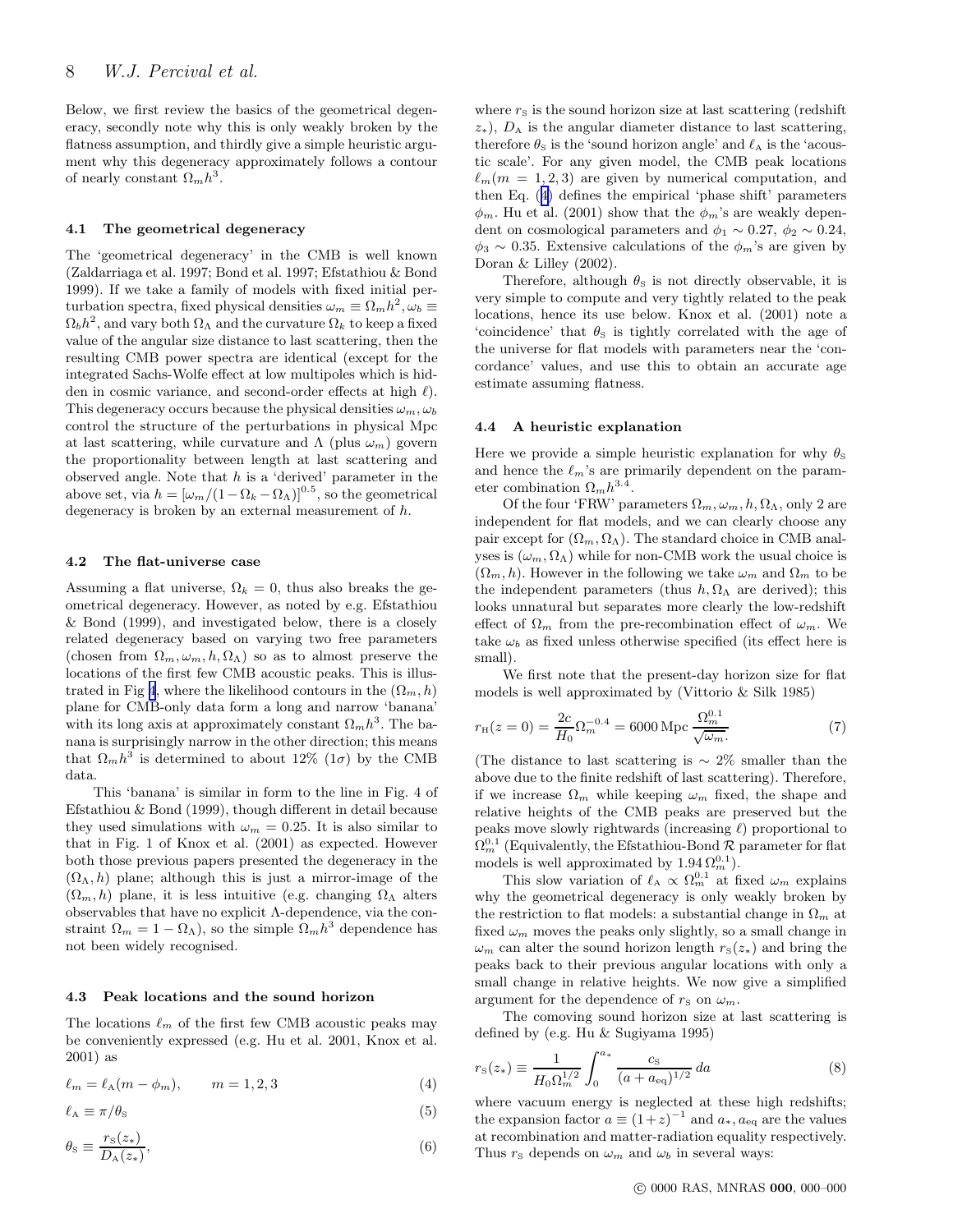<span id="page-8-0"></span>(i) The expansion rate in the denominator depends on  $\omega_m$ via aeq.

(ii) The sound speed  $c_S$  depends on the baryon/photon ratio via  $c_{\rm s} = c/\sqrt{3(1 + R)}$ ,  $R = 30496 \,\omega_b \, a$ .

(iii) The recombination redshift z<sup>∗</sup> depends on both the baryon and matter densities  $\omega_b$ ,  $\omega_m$  in a fairly complex way.

Since we are interested mainly in the *derivatives* of  $r<sub>S</sub>$ with  $\omega_m$ ,  $\omega_b$ , it turns out that (i) above is the dominant effect. The dependence (iii) of  $z_*$  on  $\omega_m, \omega_b$  is slow. Concerning (ii), for baryon densities  $\omega_b \simeq 0.02$ ,  $c_s$  declines smoothly from  $c/\sqrt{3}$  at high redshift to  $0.80 c/\sqrt{3}$  at recombination. Therefore to a reasonable approximation we may take a fixed 'average' $c_s \simeq 0.90 \, c/\sqrt{3}$  outside the integral in Eq. ([8](#page-7-0)), and take a fixed  $z_*,$  giving the approximation

$$
r_{\rm s}(z_*) \simeq \frac{0.90}{\sqrt{3}} r_{\rm H}(z = 1100) \tag{9}
$$

where  $r<sub>H</sub>$  is the light horizon size; this approximation is very accurate for all  $\omega_m$  considered here and  $\omega_b \simeq 0.02$ . For other baryon densities, multiplying the rhs of Eq. (9) by  $(\omega_b/0.02)^{-0.07}$  is a refinement. (Around the concordance value  $\omega_b = 0.02$ , effects (ii) and (iii) partly cancel, because increasing  $\omega_b$  lowers the sound speed but also delays recombination i.e. increases  $a_*$ ).

From above, the (light) horizon size at recombination is

$$
r_{\rm H}(z_{\ast}) = \frac{c}{H_0 \Omega_m^{1/2}} \int_0^{a_{\ast}} \frac{1}{(a + a_{\rm eq})^{1/2}} da
$$
(10)  
= 
$$
\frac{6000 \, \text{Mpc}}{\sqrt{\omega_m}} \sqrt{a_{\ast}} \left[ \sqrt{1 + (a_{\rm eq}/a_{\ast})} - \sqrt{a_{\rm eq}/a_{\ast}} \right]
$$

Dividing by  $D_A \simeq 0.98 r_H(z=0)$  from Eq. [\(7\)](#page-7-0) gives the angle subtended today by the light horizon,

$$
\theta_{\rm H} \simeq 1.02 \frac{\Omega_m^{-0.1}}{\sqrt{1+z_*}} \left[ \sqrt{1 + \frac{a_{\rm eq}}{a_*}} - \sqrt{\frac{a_{\rm eq}}{a_*}} \right].
$$
\n(11)

Inserting  $z_* = 1100$  and  $a_{eq} = (23900 \,\omega_m)^{-1}$ , we have

$$
\theta_{\rm H} = \frac{1.02 \,\Omega_m^{-0.1}}{\sqrt{1101}} \times \left[ \sqrt{1 + 0.313 \left( \frac{0.147}{\omega_m} \right)} - \sqrt{0.313 \left( \frac{0.147}{\omega_m} \right)} \right],
$$
\n(12)

and  $\theta_{\rm S} \simeq \theta_{\rm H} \times 0.9/\sqrt{3}$  from Eq. (9). This remarkably simple result captures most of the parameter dependence of CMB peak locations within flat ΛCDM models. Note that the square bracket in Eq. (12) tends (slowly) to 1 for  $a_{eq} \ll a_*$ i.e.  $\omega_m \gg 0.046$ ; thus it is the fact that matter domination was not much earlier than recombination which leads to the significant dependence of  $\theta_H$  on  $\omega_m$  and hence h.

Differentiating Eq. (12) near a fiducial  $\omega_m = 0.147$  gives

$$
\frac{\partial \ln \theta_{\rm H}}{\partial \ln \Omega_m}\Big|_{\omega_m} = -0.1,
$$
  

$$
\frac{\partial \ln \theta_{\rm H}}{\partial \ln \omega_m}\Big|_{\Omega_m} = \frac{1}{2} \left(1 + \frac{a_*}{a_{\rm eq}}\right)^{-1/2} = +0.24,
$$
 (13)

and the same for derivatives of  $\ln \theta_s$  from the approximation above. In terms of  $(\Omega_m, h)$  this gives

$$
\frac{\partial \ln \theta_{\rm H}}{\partial \ln \Omega_m}\Big|_h = +0.14, \qquad \frac{\partial \ln \theta_{\rm H}}{\partial \ln h}\Big|_{\Omega_m} = +0.48, \qquad (14)
$$



**Figure 4.** Likelihood contours for  $\Omega_m$  against h for scalar only models, plotted as in Fig. [2](#page-4-0). Variables were changed from  $\Omega_b h^2$ and  $\Omega_c h^2$  to  $\Omega_m$  and  $\Omega_b/\Omega_m$ , and a uniform prior was assumed for  $\Omega_b/\Omega_m$  covering the same region as the original grid. The extent of the grid is shown by the dotted lines. The dot-dash line follows the locus of models through the likelihood maximum with constant  $\Omega_m h^{3.4}$ . The solid line is a fit to the likelihood valley and shows the locus of models with constant  $\Omega_m h^{3.0}$  (see text for details).

in good agreement with the numerical derivatives of  $\ell_A$  in Eq. (A15) of Hu et al. (2001). Note also the sign difference between the two  $\partial/\partial \ln \Omega_m$  values above.

Thus for moderate variations from a 'fiducial' model, the CMB peak locations scale approximately as  $\ell_m \propto$  $\Omega_m^{-0.14}h^{-0.48}$ , i.e. the condition for constant CMB peak location is well approximated as  $\Omega_m h^{3.4} = \text{constant}$ . This condition can also be written  $\omega_m \Omega_m^{-0.41} = \text{constant}$ , and we see that, along such a contour,  $\omega_m$  varies as  $\Omega_m^{0.41}$ , and hence the peak heights are slowly varying and the overall CMB power spectrum is also slowly varying.

There are four approximations used for  $\theta_{\rm S}$  above: one inEq. ([7\)](#page-7-0), two (constant  $c_s$  and  $z_*$ ) in Eq. (9), and finally the  $\Omega_m h^{3.4}$  line is a first-order (in log) approximation to a contour of constant Eq. (12). Checking against numerical results, we find that each of these causes up to 1% error in  $\theta_s$ , but they partly cancel: the exact value of  $\theta_{\rm S}$  varies by  $< 0.5\%$ along the contour  $h = 0.7 (\Omega_m/0.3)^{-1/3.4}$  between  $0.1 \leq$  $\Omega_m \leq 1$ . The peak heights shift the numerical degeneracy by more than this (see below), so the error is unimportant.

A line of constant  $\Omega_m h^{3.4}$  is compared to the likelihood surface recovered from the CMB data in Fig. 4. In order to calculate the required likelihoods, we have made a change of variables from  $\omega_b$  &  $\Omega_c h^2$  to  $\Omega_m$  &  $\Omega_b/\Omega_m$ , and have marginalized over the baryon fraction assuming a uniform prior in  $\Omega_b/\Omega_m$  covering the limits of the grid used. As expected, the degeneracy observed when fitting the CMB data alone is close to a contour of constant  $\ell_A$  hence constant  $\theta_H$ . However, information about the peak heights does alter this degeneracy slightly; the relative peak heights are preserved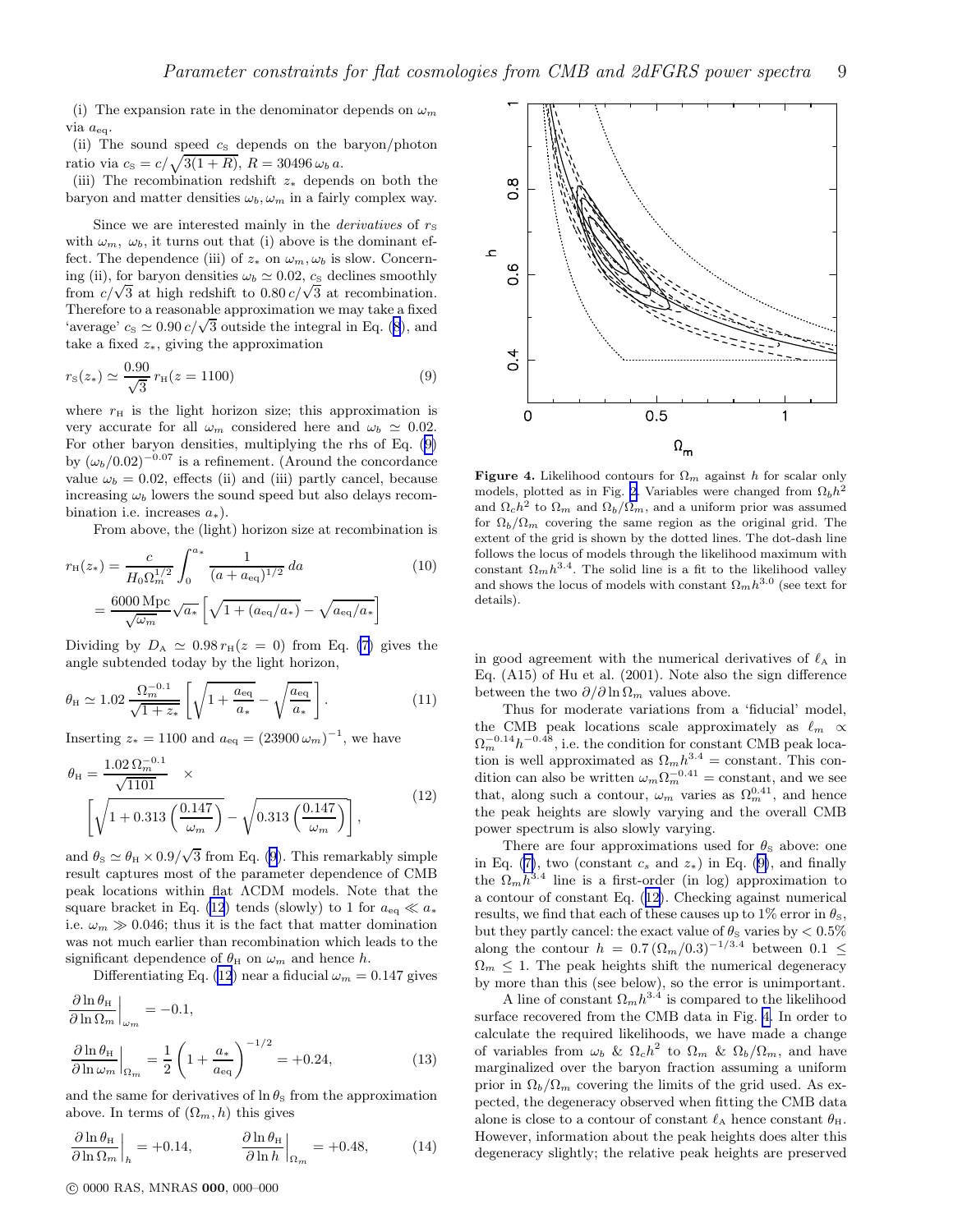

Figure 5. The top panel shows three scalar only model CMB angular power spectra with the same apparent horizon angle, compared to the data of Table [1.](#page-1-0) Although these models have approximately the same value of  $\Omega_m h^{3.4}$ , they are distinguishable by peak heights. Such additional constraints alter the degeneracy observed in Fig. [4](#page-8-0) slightly from  $\Omega_m h^{3.4}$  to  $\Omega_m h^{3.0}$ . Three scalar only models that lie in the likelihood ridge with  $\Omega_m h^{3.0}$  are compared with the data in the bottom panel. For all of the models shown, parameters other than  $\Omega_m$  and h have been adjusted to their maximum-likelihood positions.

at constant  $\omega_m$ , hence the actual likelihood ridge is a 'compromise' between constant peak location (constant  $\Omega_m h^{3.4}$ ) and constant relative heights (constant  $\Omega_m h^2$ ); the peak locations have more weight in this compromise, leading to a likelihood ridge along  $\Omega_m h^{3.0} \simeq \text{const.}$  This is shown by the solid line in Fig. [4.](#page-8-0) To demonstrate where this alteration is coming from, we have plotted three scalar only models in the top panel of Fig. 5. These models lie approximately along the line of constant  $\Omega_m h^{3.4}$ , with  $\Omega_m = 0.93, 0.36, 0.10$ . Parameters other than  $\Omega_m$  and h have been adjusted to fit to the CMB data. The differing peak heights (especially the 3rd peak) between the models are clear (though not large) and the data therefore offer an additional constraint that slightly alters the observed degeneracy. The bottom panel of Fig. 5 shows three models that lie along the observed degeneracy, again with  $\Omega_m = 0.93, 0.36, 0.11$ . The narrow angle of intersection between contours of constant  $\Omega_m h^{3.4}$  and  $\Omega_m h^2$ (only 10 degrees in the  $(\ln \Omega_m, \ln h)$  plane) explains why the likelihood banana is long.

The exponent of h for constant  $\theta_{\rm H}$  varies slowly from

2.9 to 4.1 as  $\omega_m$  varies from 0.06 to 0.26. Note that Hu et al. (2001) quote an exponent of 3.8 for constant  $\ell_1$ ; the difference from 3.4 is mainly due to the slight dependence of  $\phi_1$  on  $\omega_m$  which we ignored above. However since that paper, improved CMB data has better revealed the 2nd and 3rd peaks, and the exponent of 3.4 is more appropriate for preserving the mean location of the first 3 peaks. Also, note that the near-integer exponent of 3.0 for the likelihood ridge in Fig. [4](#page-8-0) is a coincidence that depends on the observed value of  $\omega_m$ , details of the CMB error bars etc. However, the arguments above are fairly generic, so we anticipate that any CMB dataset covering the first few peaks should (assuming flatness) give a likelihood ridge elongated along a contour of constant  $\Omega_m h^p$ , with p fairly close to 3.

To summarise this section, the CMB peak locations are closely related to the angle subtended by the sound horizon at recombination, which we showed is a near-constant fraction of the light horizon angle given in Eq. [\(12](#page-8-0)). We have thus called this the 'horizon angle degeneracy' which has more physical content than the alternative 'peak location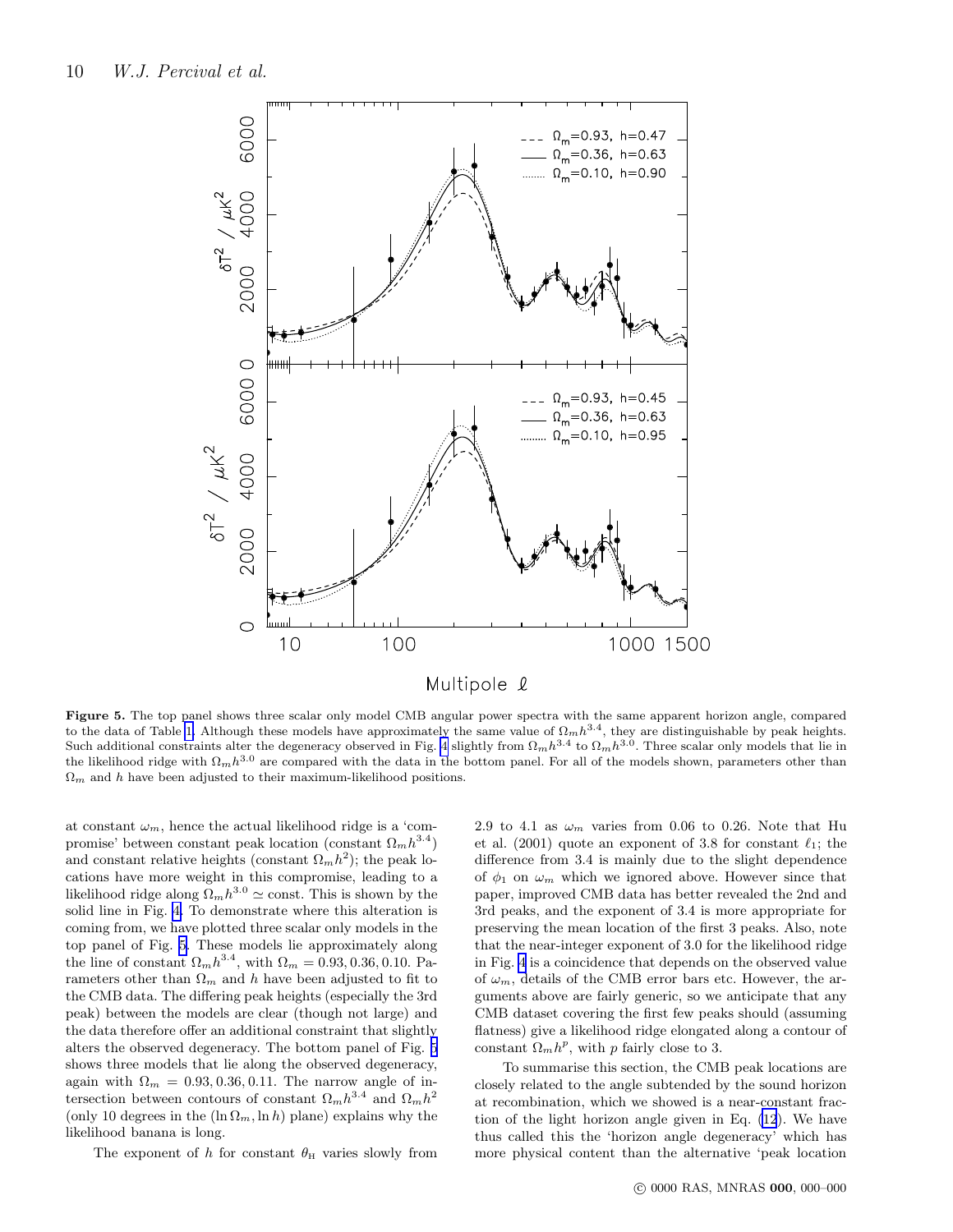<span id="page-10-0"></span>

Figure 6. Likelihood contours for the equation of state of the vacuum energy parameter  $w$  against the Hubble constant  $h$ . Dashed contours are for CMB+2dFGRS data, solid contours include also the HST key project constraint. Contours correspond to changes in the likelihood from the maximum of  $2\Delta \ln \mathcal{L} = 2.3, 6.0, 9.2$ . Formally, this results in a 95% confidence limit of  $w < -0.52$ .

degeneracy'. A contour of constant  $\theta_{\rm S}$  is very well approximated by a line of constant  $\Omega_m h^{3.4}$ , and information on the peak heights slightly 'rotates' the measured likelihood ridge near to a contour of constant  $\Omega_m h^{3.0}$ .

#### 5 CONSTRAINING QUINTESSENCE

There has been recent interest in a possible extension of the standard cosmological model that allows the equation of state of the vacuum energy  $w \equiv p_{\text{vac}}/p_{\text{vac}}c^2$  to have  $w \neq -1$  (e.g. Zlatev, Wang & Steinhardt 1999), thereby not being a 'cosmological constant', but a dynamically evolving component. In this section we extend our analysis to constrain  $w$ ; we assume  $w$  does not vary with time since a model with time-varying w generally looks very similar to a model with suitably-chosen constant w (e.g. Kujat et al. 2002). The shapes of the CMB and matter power spectra are invariant to changes of  $w$  (assuming vacuum energy was negligible before recombination): the only significant effect is to alter the angular diameter distance to last scattering, and move the angles at which the acoustic peaks are seen. For flat models, a useful approximation to the present day horizon size is given by

$$
r_{\rm H}(z=0) = \frac{2c}{H_0} \Omega_m^{-\alpha}, \qquad \alpha = \frac{-2w}{1 - 3.8w} \tag{15}
$$

(compare with Eq. [7](#page-7-0) for  $w = -1$ ). As discussed previously, the primary constraint from the CMB data is on the angle subtended today by the light horizon (given for  $w = -1$ ) models by Eq. [12\)](#page-8-0). If w is increased from  $-1$  at fixed  $\Omega_m$ , h, the peaks in the CMB angular power spectrum move to larger angles. To continue to fit the CMB data, we must decrease  $\Omega_m h^{3.4}$  to bring  $\theta_H$  back to its 'best-fit' value.

However, the 2dFGRS power spectrum constraint limits  $\Omega_m h = 0.20 \pm 0.03$ , so to continue to fit both CMB+2dFGRS we must reduce h.

The CMB and 2dFGRS datasets alone therefore constrain a combination of  $w$  and  $h$ , but not both separately. The dashed lines in Fig.  $6$  show likelihood contours for  $w$ against h fitting to both the CMB and 2dFGRS power spectra showing this effect. Here, we have marginalized over  $\Omega_m$ assuming a uniform prior  $0.0 < \Omega_m < 1.3$ . An extra constraint on  $h$  can be converted into a limit on  $w$ : if we include the measurement  $h = 0.72 \pm 0.08$  from the HST key project (Freedman et al. 2001) we obtain the solid likelihood contours in Fig. 6. The combination of these three data sets then gives  $w < -0.52$  (95% confidence); the limit of the range considered,  $w = -1.0$ , provides the smallest uncertainty. The 95% confidence limit is comparable to the  $w < -0.55$  obtained from the supernova Hubble diagram plus flatness (Garnavich et al. 1998). See also Efstathiou (1999), who obtained  $w < -0.6$  from a semi-independent analysis combining CMB and supernovae (again assuming flatness).

## 6 PREDICTING THE CMB POWER SPECTRUM

An interesting aspect of this analysis is that the current CMB data are rather inaccurate for 20  $\leq \ell \leq 100$ , and yet the allowed CDM models are strongly constrained. We therefore consider how well this model-dependent determination of the CMB power spectrum is defined, in order to see how easily future data could test the basic CDM+flatness paradigm.

Using our grid of  $\sim 2 \times 10^8$  models, we have integrated the CMB+2dFGRS likelihood over the range of parameters presented in Table [3](#page-4-0) in order to determine the mean and rms CMB power at each  $\ell$ . These data are presented in Table [5](#page-12-0) at selected  $\ell$  values, and the range of spectra is shown by the grey shaded region in the top panel of Fig. [7.](#page-11-0) A possible tensor component was included in this analysis, although this has a relatively minor effect, increasing the errors slightly (as expected when new parameters are introduced), but hardly affecting the mean values. The predictions are remarkably tight: this is partly because combining the peak-location constraint on  $\Omega_m h^{3.4}$  with the 2dFGRS constraint on  $\Omega_m h$ gives a better constraint on  $\Omega_m h^2$  than the CMB data alone, and this helps to constrain the predicted peak heights.

The bottom panel of Fig. [7](#page-11-0) shows the errors on an expanded scale, compared with the cosmic variance limit and the predicted errors for the MAP experiment (Page 2002). This comparison shows that, while MAP will beat our present knowledge of the CMB angular power spectrum for all  $\ell \leq 800$ , this will be particularly apparent around the first peak. As an example of the issues at stake, the scalaronly models predict that the location of the first CMB peak should be at  $\ell = 221.8 \pm 2.4$ . Significant deviations observed by MAP from such predictions will imply that some aspect of this model (or the data used to constrain it) is wrong. Conversely, if the observations of MAP are consistent with this band, then this will be strong evidence in favour of the model.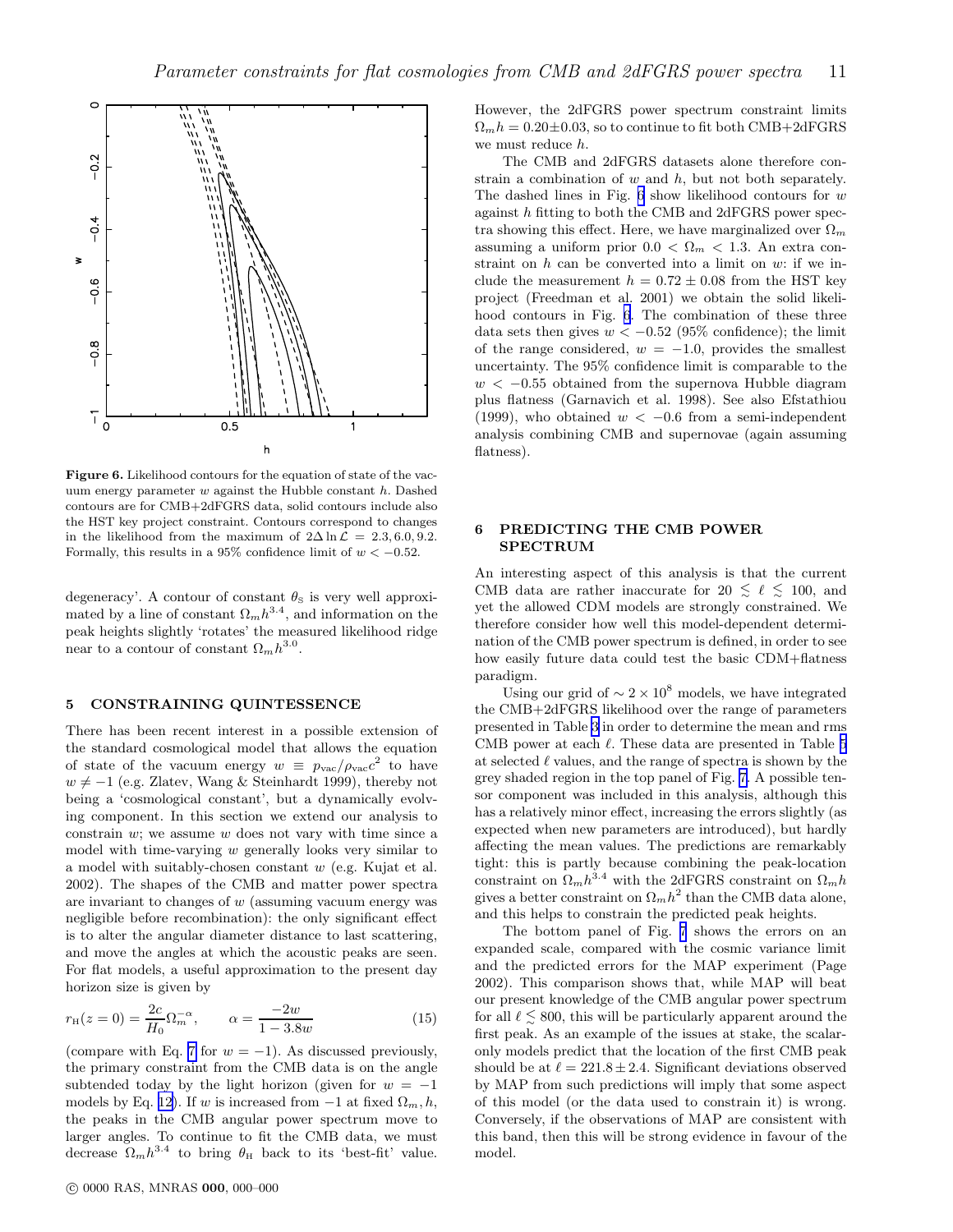<span id="page-11-0"></span>

Figure 7. Upper panel: the grey shaded region shows our prediction of the CMB angular power spectrum with  $1\sigma$  errors (see text); points show the data of Table [1.](#page-1-0) The lower panel shows fractional errors: points are the current data, dashed line is the errors on our prediction, and the three solid lines are expected errors for the MAP experiment (Page 2002) for  $\Delta\ell = 50$  and the 6 month, 2 year and 4 year data (top–bottom). The dotted line shows the expected cosmic variance, again for  $\Delta \ell = 50$ , assuming full sky coverage (the MAP errors assume 80% coverage). As can be seen, the present CMB and LSS data provide a strong prediction over the full ℓ-range covered by MAP.

## 7 SUMMARY AND DISCUSSION

Following recent releases of CMB angular power spectrum measurements from VSA and CBI, we have produced a new compilation of data that estimates the true power spectrum at a number of nodes, assuming that the power spectrum behaves smoothly between the nodes. The best-fit values are not convolved with a window function, although they are not independent. The data and Hessian matrix are available from [http://www.roe.ac.uk/~wjp/CMB/](http://www.roe.ac.uk/\protect \protect \protect \edef OT1{OT1}\let \enc@update \relax \protect \edef cmtt{cmr}\protect \edef m{m}\protect \edef n{n}\protect \xdef \OT1/cmtt/m/n/9 {\OT1/cmtt/m/n/9 }\OT1/cmtt/m/n/9 \size@update \enc@update \ignorespaces \relax \protect \protect \edef cmtt{cmtt}\protect \xdef \OT1/cmtt/m/n/9 {\OT1/cmtt/m/n/9 }\OT1/cmtt/m/n/9 \size@update \enc@update \mathgroup \symtypewriter ~wjp/CMB/). We have used these data to constrain a uniform grid of  $\sim 2 \times 10^8$  flat cosmological models in 7 parameters jointly with 2dFGRS large scale structure data. By fully marginalizing over the remaining parameters we have obtained constraints on each, for the cases of CMB data alone, and CMB+2dFGRS data. The primary results of this paper are the resulting parameter constraints, particularly the tight constraints on h and the matter density  $\Omega_m$ : combining the 2dFGRS power spectrum data of Percival et al. (2001) with the CMB data

compilation of Section [2,](#page-1-0) we find  $h = 0.665 \pm 0.047$  and  $\Omega_m = 0.313 \pm 0.055$  (standard rms errors), for scalar-only models, or  $h = 0.700 \pm 0.053$  and  $\Omega_m = 0.275 \pm 0.050$ , allowing a possible tensor component.

We have also discussed in detail how these parameter constraints arise. Constraining  $\Omega_{\text{tot}} = 1$  does not fully break the geometrical degeneracy present when considering models with varying  $\Omega_{\text{tot}}$ , and models with CMB power spectra that peak at the same angular position remain difficult to distinguish using CMB data alone. A simple derivation of this degeneracy was presented, and models with constant peak locations were shown to closely follow lines of constant  $\Omega_m h^{3.4}$ . We can note a number of interesting phenomenological points from this analysis:

(i) The narrow CMB  $\Omega_m - h$  likelihood ridge in Fig. [4](#page-8-0) derives primarily from the peak locations, therefore it is insensitive to many of the parameters affecting peak heights,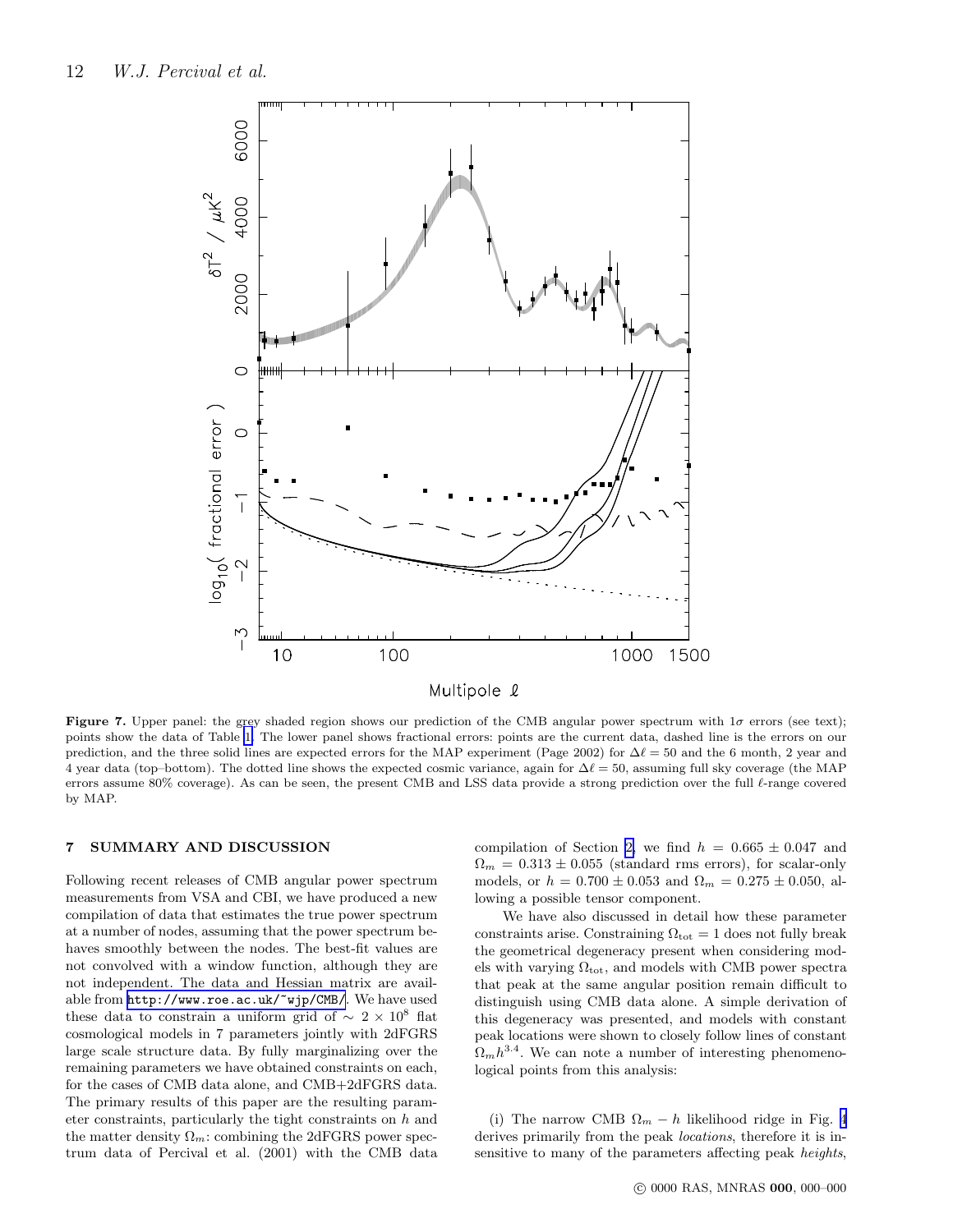<span id="page-12-0"></span>Table 5. The predicted mean and rms CMB power calculated by integrating the CMB+2dFGRS likelihood over the range of parameters presented in Table [3](#page-4-0), allowing for a possible tensor component. These data form a testable prediction of the CDM+flatness paradigm.

| $\delta T^2$<br>$/ \mu K^2$ | rms error / $\mu K^2$ |
|-----------------------------|-----------------------|
| 920                         | 134                   |
| 817                         | 102                   |
| 775                         | 88                    |
| 828                         | 96                    |
| 1327                        | 100                   |
| 2051                        | 87                    |
| 3657                        | 172                   |
| 4785                        | 186                   |
| 4735                        | 150                   |
| 3608                        | 113                   |
| 2255                        | 82                    |
| 1567                        | 52                    |
| 1728                        | 79                    |
| 2198                        | 86                    |
| 2348                        | 74                    |
| 2052                        | 76                    |
| 1693                        | 51                    |
| 1663                        | 79                    |
| 1987                        | 131                   |
| 2305                        | 122                   |
| 2257                        | 93                    |
| 1816                        | 107                   |
| 1282                        | 93                    |
| 982                         | 46                    |
| 1029                        | 69                    |
| 686                         | 60                    |
|                             |                       |

e.g. tensors,  $n_s$ ,  $\tau$ , calibration uncertainties etc. Of course it is strongly dependent on the flatness assumption.

(ii) This simple picture is broken in detail as the current CMB data obviously place additional constraints on the peak heights. This changes the degeneracy slightly, leading to a likelihood ridge near constant  $\Omega_m h^3$ .

(iii) The high power of  $h^3$  means that adding an external h constraint is not very powerful in constraining  $\Omega_m$ , but an external  $\Omega_m$  constraint gives strong constraints on h. A 10% measurement of  $\Omega_m$  (which may be achievable e.g. from evolution of cluster abundances) would give a 4% measurement of h.

(iv) When combined with the 2dF power spectrum shape (which mainly constrains  $\Omega_m h$ ), the CMB+2dFGRS data gives a constraint on  $\Omega_m h^2 = 0.1322 \pm 0.0093$  (including tensors) or  $\Omega_m h^2 = 0.1361 \pm 0.0096$  (scalars only), which is considerably tighter from the CMB alone. Subtracting the baryons gives  $\Omega_c h^2 = 0.1096 \pm 0.0092$  (including tensors) or  $\Omega_c h^2 = 0.1151 \pm 0.0091$  (scalars only), accurate results that may be valuable in constraining the parameter space of particle dark matter models and thus predicting rates for direct-detection experiments.

(v) We can understand the solid contours in Figure [4](#page-8-0) simply as follows: the CMB constraint can be approximated as a 1-dimensional stripe  $\Omega_m h^{3.0} = 0.0904 \pm 0.0092$  (including tensors) or  $\Omega_m h^{3.0} = 0.0876 \pm 0.0085$  (scalars only), and the 2dF constraint as another stripe  $\Omega_m h = 0.20 \pm 0.03$ . Multiplying two Gaussians with the above parameters gives a result that looks quite similar to the fully-marginalized contours. In fact, modelling the CMB constraint simply using the location of the peaks to give  $\Omega_m h^{3.4} = 0.081 \pm 0.012$ (including tensors) or  $\Omega_m h^{3.4} = 0.073 \pm 0.010$  (scalars only) also produces a similar result, demonstrating that the primary constraint of the CMB data in the  $(\Omega_m, h)$  plane is on the apparent horizon angle.

In principle, accurate non-CMB measurements of both  $\Omega_m$  and h can give a robust prediction of the peak locations assuming flatness. If the observed peak locations are significantly different, this would give evidence for either non-zero curvature, quintessence with  $w \neq -1$  or some more exotic failure of the model. Using the CMB data to constrain the horizon angle, and 2dFGRS data to constrain  $\Omega_m h$ , there remains a degeneracy between  $w$  and  $h$ . This can be broken by an additional constraint on h; using  $h = 0.72 \pm 0.08$ from the HST key project (Freedman et al. 2001), we find  $w < -0.52$  at 95% confidence. This result is comparable to that found by Efstathiou (1999) who combined the supernovae sample of Perlmutter et al. (1999) with CMB data to find  $w < -0.6$ .

In Section [6](#page-10-0) we considered the constraints that combining the CMB and 2dFGRS data place on the CMB angular power spectrum. This was compared with the predicted errors from the MAP satellite in order to determine where MAP will improve on the present data and provide the strongest constraints on the cosmological model. It will be fascinating to see whether MAP rejects these predictions, thus requiring a more complex cosmological model than the simplest flat CDM-dominated universe.

Finally, we announce the public release of the 2dFGRS power spectrum data and associated covariance matrix determined by Percival et al. (2001). We also provide code for the numerical calculation of the convolved power spectrum and a window matrix for the fast calculation of the convolved power spectrum at the data values. The data are available from either [http://www.roe.ac.uk/~wjp/](http://www.roe.ac.uk/\protect \protect \protect \edef OT1{OT1}\let \enc@update \relax \protect \edef cmtt{cmr}\protect \edef m{m}\protect \edef n{n}\protect \xdef \OT1/cmtt/m/n/9 {\OT1/cmtt/m/n/9 }\OT1/cmtt/m/n/9 \size@update \enc@update \ignorespaces \relax \protect \protect \edef cmtt{cmtt}\protect \xdef \OT1/cmtt/m/n/9 {\OT1/cmtt/m/n/9 }\OT1/cmtt/m/n/9 \size@update \enc@update \mathgroup \symtypewriter ~wjp/) or from <http://www.mso.anu.edu.au/2dFGRS>; as we have demonstrated, they are a critical resource for constraining cosmological models.

### ACKNOWLEDGEMENTS

The 2dF Galaxy Redshift Survey was made possible through the dedicated efforts of the staff of the Anglo-Australian Observatory, both in creating the 2dF instrument and in supporting it on the telescope.

## **REFERENCES**

- Ahmad Q., et al., 2002, Phys. Rev. Lett., 89, 011301
- Bond J.R., Jaffe A.H., Knox L., 2000, ApJ, 533, 19
- Bond J.R., Efstathiou G., Tegmark M., 1997, MNRAS, 291, L33
- Bond J.R. et al., 2002, ApJ submitted, [astro-ph/0205386](http://arxiv.org/abs/astro-ph/0205386)
- Colless M., et al., 2001, MNRAS, 328, 1039
- Doran M., Lilley M., 2002, MNRAS, 330, 965
- Efstathiou G., Sutherland, W., Maddox, S., 1990, Nature, 348, 705
- Efstathiou G., Bond J.R., 1999, MNRAS, 304, 75
- Efstathiou G., 1999, MNRAS, 310, 842
- Efstathiou G., et al., 2002, MNRAS, 330, 29
- Efstathiou G., 2002, MNRAS, 332, 193